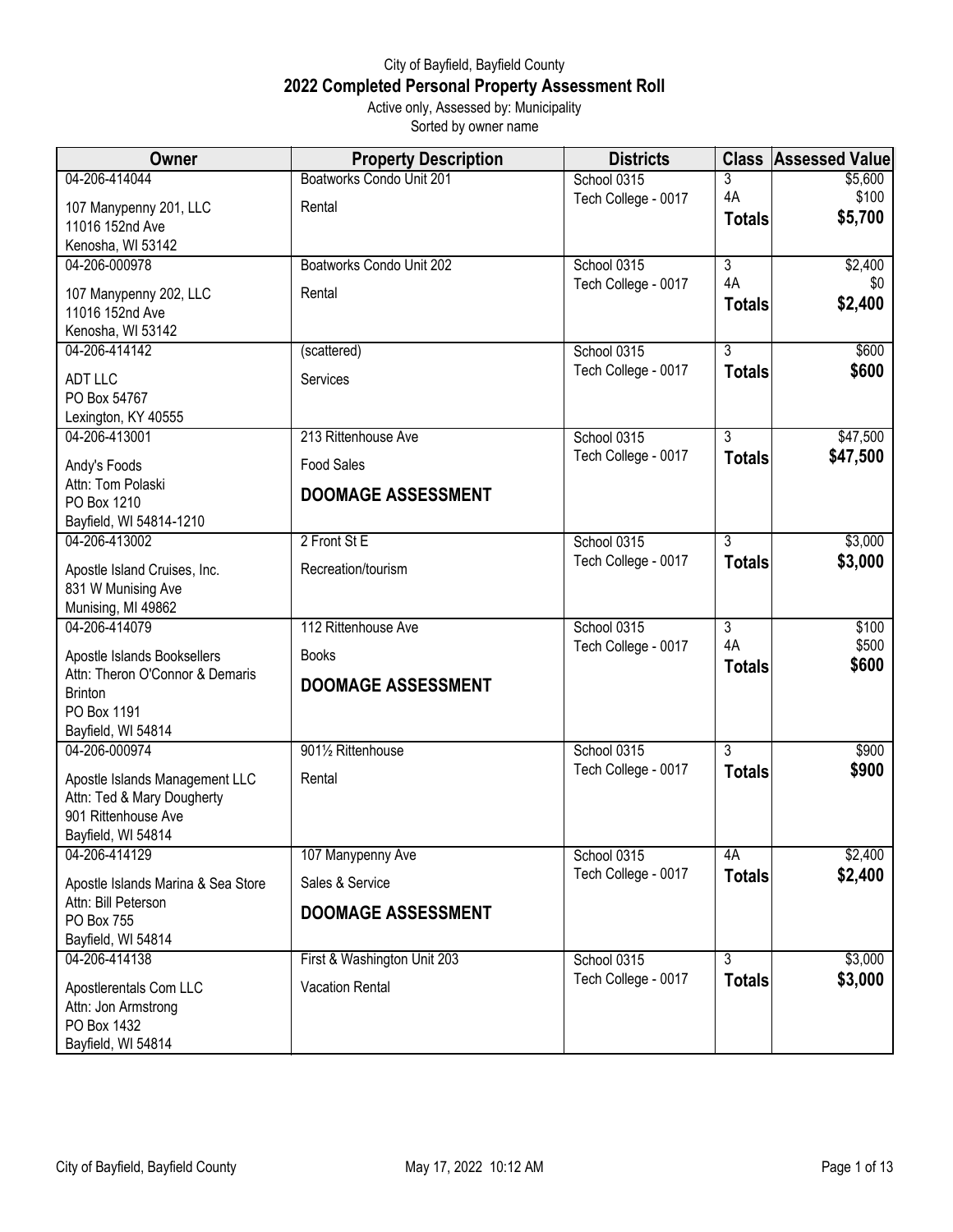| Owner                                        | <b>Property Description</b> | <b>Districts</b>                   |                           | <b>Class Assessed Value</b> |
|----------------------------------------------|-----------------------------|------------------------------------|---------------------------|-----------------------------|
| 04-206-414090                                | 101 Washington Ave          | School 0315                        | 3                         | \$6,500                     |
| Apostlerentals Com LLC                       | Bed & Breakfast             | Tech College - 0017                | <b>Totals</b>             | \$6,500                     |
| d.b.a. The Pilot House                       |                             |                                    |                           |                             |
| Attn: Jon Armstrong<br>PO Box 1432           |                             |                                    |                           |                             |
| Bayfield, WI 54814                           |                             |                                    |                           |                             |
| 04-206-414042                                | Andrew Tate Condo Unit 200  | School 0315                        | $\overline{\overline{3}}$ | \$3,300                     |
| Apostlerentals Com LLC                       | <b>Vacation Rental</b>      | Tech College - 0017                | <b>Totals</b>             | \$3,300                     |
| Attn: Jon Armstrong                          |                             |                                    |                           |                             |
| PO Box 1432<br>Bayfield, WI 54814            |                             |                                    |                           |                             |
| 04-206-413169                                | 211 Rittenhouse Ave         | School 0315                        | 4A                        | \$300                       |
| Bayfield Artist's Guild                      | Retail                      | Tech College - 0017                | <b>Totals</b>             | \$300                       |
| Attn: Julie Zenner                           | <b>DOOMAGE ASSESSMENT</b>   |                                    |                           |                             |
| 3120 S Co Hwy H                              |                             |                                    |                           |                             |
| Brule, WI 54820<br>04-206-413138             | 42 Broad St S               | School 0315                        | $\overline{3}$            | \$2,500                     |
| Bayfield Chamber of Commerce LTD             | <b>Chamber of Commerce</b>  | Tech College - 0017                | 4A                        | \$200                       |
| <b>PO Box 138</b>                            |                             |                                    | <b>Totals</b>             | \$2,700                     |
| Bayfield, WI 54814-0138                      | <b>DOOMAGE ASSESSMENT</b>   |                                    |                           |                             |
| 04-206-413129                                | 125 Broad St S              | School 0315                        | $\overline{3}$            | \$14,300                    |
| Bayfield General Hardware Co.                | Retail                      | Tech College - 0017                | <b>Totals</b>             | \$14,300                    |
| d.b.a. Bayfield Ace Hardware<br>PO Box 1008  | <b>DOOMAGE ASSESSMENT</b>   |                                    |                           |                             |
| Bayfield, WI 54814-1008                      |                             |                                    |                           |                             |
| 04-206-413011                                | 253 Manypenny Ave           | School 0315                        | 3                         | \$900                       |
| Bayfield Lumber & Supply Inc                 | Sales & Service             | Tech College - 0017                | <b>Totals</b>             | \$900                       |
| Attn: Harold J Leask Jr                      |                             |                                    |                           |                             |
| PO Box 407<br>Bayfield, WI 54814-0407        |                             |                                    |                           |                             |
| 04-206-414071                                | 13 2nd St S                 | School 0315                        | $\overline{3}$            | \$800                       |
| Bayfield Wine & Spirits                      | Retail                      | Tech College - 0017                | 4A                        | \$200                       |
| PO Box 1375                                  | <b>DOOMAGE ASSESSMENT</b>   |                                    | <b>Totals</b>             | \$1,000                     |
| 13 S 2nd St<br>Bayfield, WI 54814            |                             |                                    |                           |                             |
| 04-206-413110                                | 15 Front St                 | School 0315                        | $\overline{3}$            | \$16,200                    |
| Bayfront Inn Inc                             | Lodging                     | Tech College - 0017                | <b>Totals</b>             | \$16,200                    |
| <b>Box 406</b>                               | <b>DOOMAGE ASSESSMENT</b>   |                                    |                           |                             |
| Bayfield, WI 54814<br>04-206-414156          | 7 S Broad St                | School 0315                        | $\overline{3}$            | \$500                       |
|                                              |                             | Tech College - 0017                | 4A                        | \$500                       |
| <b>Benchmark Tattoo</b><br>Attn: Kyle Grover | Services                    |                                    | <b>Totals</b>             | \$1,000                     |
| PO Box 52                                    | <b>DOOMAGE ASSESSMENT</b>   |                                    |                           |                             |
| Bayfield, WI 54814                           |                             |                                    |                           |                             |
| 04-206-413069                                | Reiten Boatyard Unit 108    | School 0315<br>Tech College - 0017 |                           |                             |
| Benson, Kathleen                             | Reiten Boatyard Condo       |                                    | <b>Totals</b>             |                             |
| Attn: Kathleen Benson<br>7200 York Ave S     |                             |                                    |                           |                             |
| Apt 111                                      |                             |                                    |                           |                             |
| Edina, MN 55435                              |                             |                                    |                           |                             |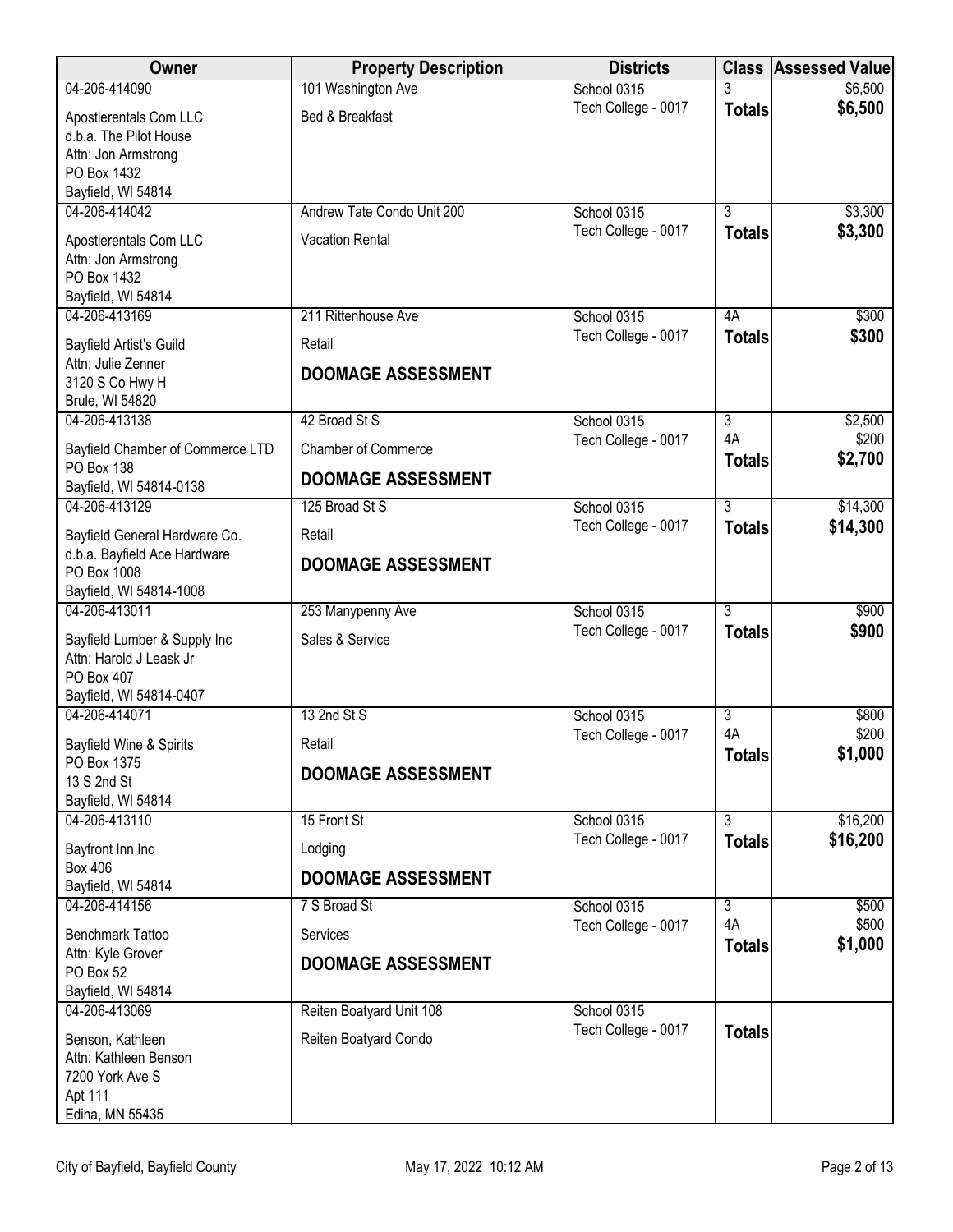| Owner                                        | <b>Property Description</b> | <b>Districts</b>                   |                | <b>Class Assessed Value</b> |
|----------------------------------------------|-----------------------------|------------------------------------|----------------|-----------------------------|
| 04-206-414049                                | 118 Rittenhouse Ave         | School 0315                        |                | \$200                       |
| Bodin's Inc                                  | Retail                      | Tech College - 0017                | <b>Totals</b>  | \$200                       |
| d.b.a. Sweet Sailing                         | <b>DOOMAGE ASSESSMENT</b>   |                                    |                |                             |
| Attn: Jeff Bodin<br>PO Box 687               |                             |                                    |                |                             |
| Bayfield, WI 54814-0687                      |                             |                                    |                |                             |
| 04-206-414050                                | 120 Rittenhouse Ave         | School 0315                        | $\overline{3}$ | \$100                       |
| Bodin's Inc                                  | <b>Clothing Shop</b>        | Tech College - 0017                | <b>Totals</b>  | \$100                       |
| d.b.a. Brownstone Centre                     |                             |                                    |                |                             |
| Attn: Jeff Bodin                             | <b>DOOMAGE ASSESSMENT</b>   |                                    |                |                             |
| PO Box 687                                   |                             |                                    |                |                             |
| Bayfield, WI 54814-0687<br>04-206-414051     | 208 Wilson Ave              | School 0315                        | 3              | \$19,000                    |
|                                              |                             | Tech College - 0017                | <b>Totals</b>  | \$19,000                    |
| Bodin's Inc<br>d.b.a. Bodin Fisheries        | Fishery                     |                                    |                |                             |
| Attn: Jeff Bodin                             | <b>DOOMAGE ASSESSMENT</b>   |                                    |                |                             |
| PO Box 687                                   |                             |                                    |                |                             |
| Bayfield, WI 54814-0687                      |                             |                                    |                |                             |
| 04-206-000977                                | 12 1st St N                 | School 0315                        | $\overline{3}$ | \$1,400                     |
| Bodin-Ski House                              | Rental                      | Tech College - 0017                | <b>Totals</b>  | \$1,400                     |
| Attn: LeRoy & Nancy Kaczorowski              | <b>DOOMAGE ASSESSMENT</b>   |                                    |                |                             |
| N151 Laney Rd<br>Seymour, WI 54165           |                             |                                    |                |                             |
| 04-206-413026                                | 129 Broad St S              | School 0315                        | $\overline{3}$ | \$22,800                    |
| Bremer Bank, N.A.                            |                             | Tech College - 0017                | 4A             | \$2,000                     |
| 372 St Peter St                              | Banking                     |                                    | <b>Totals</b>  | \$24,800                    |
| St Paul, MN 55102                            |                             |                                    |                |                             |
| 04-206-414080                                | Ada O'Day Condo Unit 1      | School 0315                        | $\overline{3}$ | \$1,600                     |
| Bryce, James & Mary Jo                       | Ada O'Day Condo             | Tech College - 0017                | <b>Totals</b>  | \$1,600                     |
| 2708 2 1/2 St                                |                             |                                    |                |                             |
| Cumberland, WI 54829                         |                             |                                    |                |                             |
| 04-206-413059                                | Reiten Boatyard Unit 201    | School 0315                        | 3              | \$700                       |
| Bulger, Thomas & Cydney                      | Reiten Boatyard Condo       | Tech College - 0017                | <b>Totals</b>  | \$700                       |
| 210 Warner Ave N                             |                             |                                    |                |                             |
| Mahtomedi, MN 55115<br>04-206-414037         | 250 Rittenhouse Ave         |                                    | 4A             | \$700                       |
|                                              |                             | School 0315<br>Tech College - 0017 | <b>Totals</b>  | \$700                       |
| <b>Bullseye Real Estate Holding LLC</b>      | Restaurant/Lodging          |                                    |                |                             |
| d.b.a. Copper Trout<br>Attn: Michael Ernster |                             |                                    |                |                             |
| PO Box 124                                   |                             |                                    |                |                             |
| Bayfield, WI 54814                           |                             |                                    |                |                             |
| 2022-2                                       | 712 Wilson Ave              | School 0315                        | 4A             | \$1,400                     |
| C A French Enterprises LLC                   | Bed & Breakfast             | Tech College - 0017                | <b>Totals</b>  | \$1,400                     |
| 712 Wilson Ave                               | <b>DOOMAGE ASSESSMENT</b>   |                                    |                |                             |
| Bayfield, WI 54814                           |                             |                                    | $\overline{3}$ |                             |
| 04-206-413162                                | First & Washington Unit 201 | School 0315<br>Tech College - 0017 | <b>Totals</b>  | \$600<br>\$600              |
| Carpenter, Larry                             | First & Washington Condos   |                                    |                |                             |
| Attn: Larry Carpenter<br>4505 Columbus Ave S |                             |                                    |                |                             |
| Minneapolis, MN 55410                        |                             |                                    |                |                             |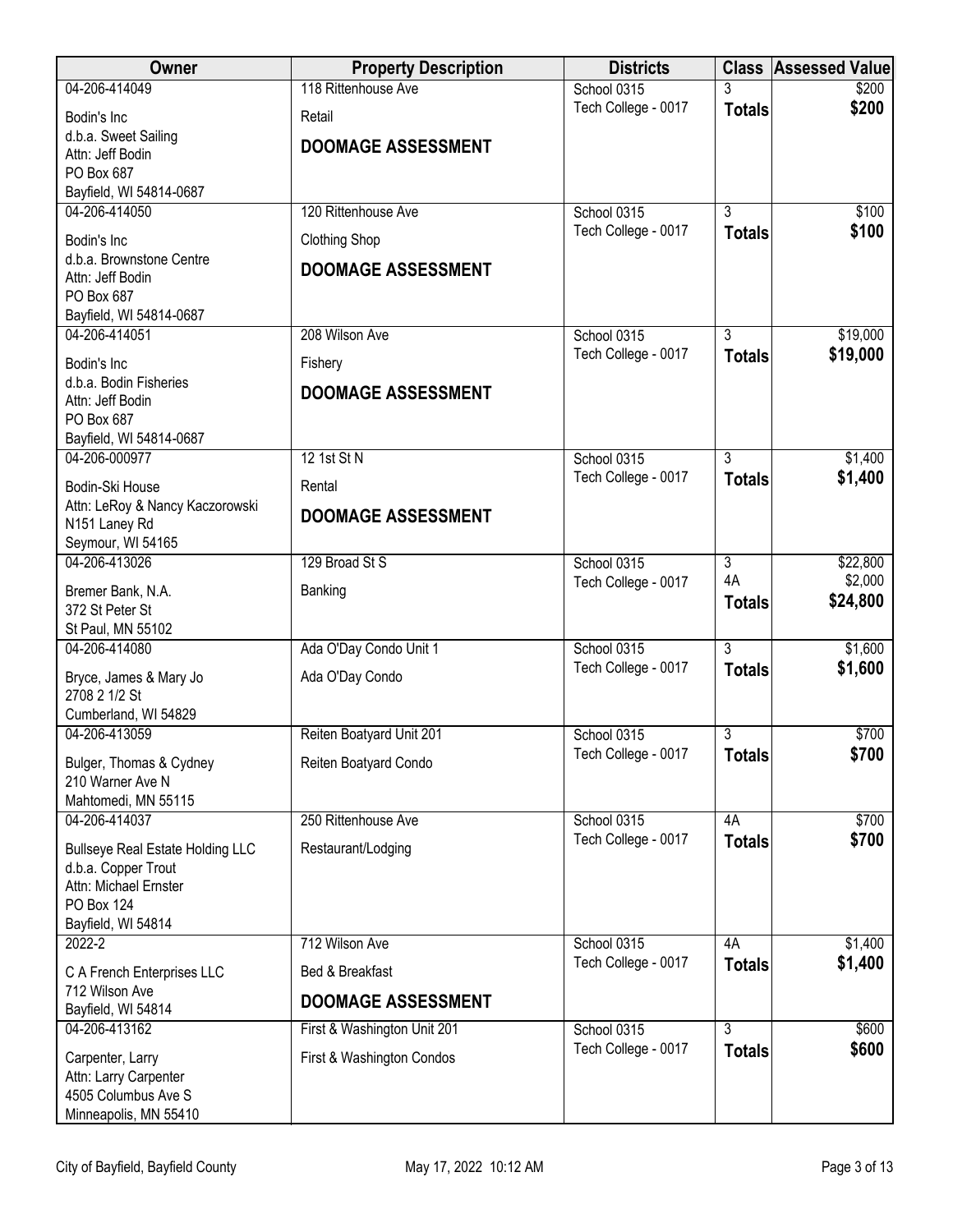| Owner                                              | <b>Property Description</b> | <b>Districts</b>                   |                                 | <b>Class Assessed Value</b> |
|----------------------------------------------------|-----------------------------|------------------------------------|---------------------------------|-----------------------------|
| 04-206-413049                                      | 325 7th St S                | School 0315                        | 3                               | \$83,700                    |
| Carrier Accomodations, LLC                         | Lodging                     | Tech College - 0017                | 4A<br><b>Totals</b>             | \$4,800<br>\$88,500         |
| d.b.a. Seagull Bay Motel                           | <b>DOOMAGE ASSESSMENT</b>   |                                    |                                 |                             |
| Attn: Isaac & Mollie Carrier<br>325 S 7th St       |                             |                                    |                                 |                             |
| Bayfield, WI 54814                                 |                             |                                    |                                 |                             |
| $2022 - 3$                                         | 117 1st St S                | School 0315                        | $\overline{3}$                  | \$500                       |
| Cashman Custom Leather & Repair                    | Leather Shop                | Tech College - 0017                | 4A                              | \$500                       |
| Attn: Wade Cashman                                 | <b>DOOMAGE ASSESSMENT</b>   |                                    | <b>Totals</b>                   | \$1,000                     |
| 117 S 1st St<br>Bayfield, WI 54814                 |                             |                                    |                                 |                             |
| 04-206-413113                                      | 140 2nd St S                | School 0315                        | $\overline{3}$                  | \$4,800                     |
| Chequamegon Boat Works                             | <b>Boat Yard</b>            | Tech College - 0017                | <b>Totals</b>                   | \$4,800                     |
| Attn: Garry Couch                                  |                             |                                    |                                 |                             |
| PO Box 249                                         | <b>DOOMAGE ASSESSMENT</b>   |                                    |                                 |                             |
| Bayfield, WI 54814-0249                            |                             |                                    |                                 |                             |
| 04-206-414128                                      | 132 6th St N                | School 0315<br>Tech College - 0017 | $\overline{3}$<br><b>Totals</b> | \$200<br>\$200              |
| Chez Del Main                                      | Bed & Breakfast             |                                    |                                 |                             |
| Attn: Mary Smith and Paul Del Main<br>132 N 6th St | <b>DOOMAGE ASSESSMENT</b>   |                                    |                                 |                             |
| Bayfield, WI 54814                                 |                             |                                    |                                 |                             |
| 04-206-413041                                      | 117 Broad St S              | School 0315                        | $\overline{3}$                  | \$5,800                     |
| Chippewa Valley Bank                               | Banking                     | Tech College - 0017                | <b>Totals</b>                   | \$5,800                     |
| PO Box 37                                          |                             |                                    |                                 |                             |
| 607 N Main St<br>Bruce, WI 54819                   |                             |                                    |                                 |                             |
| 04-206-414082                                      | 308 2nd St N                | School 0315                        | $\overline{3}$                  | \$600                       |
| Coyle, Sheila                                      | Lodging                     | Tech College - 0017                | <b>Totals</b>                   | \$600                       |
| Attn: Sheila Coyle                                 | <b>DOOMAGE ASSESSMENT</b>   |                                    |                                 |                             |
| 117 Pineridge Trl                                  |                             |                                    |                                 |                             |
| Madison, WI 53717<br>$2022 - 4$                    | 137 10th St N               | School 0315                        | 4A                              | \$1,400                     |
|                                                    | Bed & Breakfast             | Tech College - 0017                | <b>Totals</b>                   | \$1,400                     |
| Cozy Nook B&B<br>Attn: Karla Vinci                 |                             |                                    |                                 |                             |
| PO Box 1126                                        | <b>DOOMAGE ASSESSMENT</b>   |                                    |                                 |                             |
| Bayfield, WI 54814                                 |                             |                                    |                                 |                             |
| $2022 - 5$                                         | 20 1st St N                 | School 0315<br>Tech College - 0017 | $\overline{3}$<br><b>Totals</b> | \$700<br>\$700              |
| <b>Crystaline Healing</b>                          | Services                    |                                    |                                 |                             |
| Attn: Beth Roberts<br>PO Box 924                   |                             |                                    |                                 |                             |
| Bayfield, WI 54814                                 |                             |                                    |                                 |                             |
| 04-206-414081                                      | Boatworks Condo Unit 203    | School 0315                        | $\overline{3}$                  | \$1,000                     |
| Daniel Lane                                        | <b>Boatworks Condo</b>      | Tech College - 0017                | <b>Totals</b>                   | \$1,000                     |
| 5331 Ivanhoe St                                    |                             |                                    |                                 |                             |
| Duluth, MN 55804<br>2022-10                        | Reiten Boatyard Unit 109    | School 0315                        | 4A                              | \$1,000                     |
|                                                    |                             | Tech College - 0017                | <b>Totals</b>                   | \$1,000                     |
| Davies, James & Peterson, Gary<br>1923 3rd Ave S   | Reiten Boatyard Condo       |                                    |                                 |                             |
| Minneapolis, MN 55404                              |                             |                                    |                                 |                             |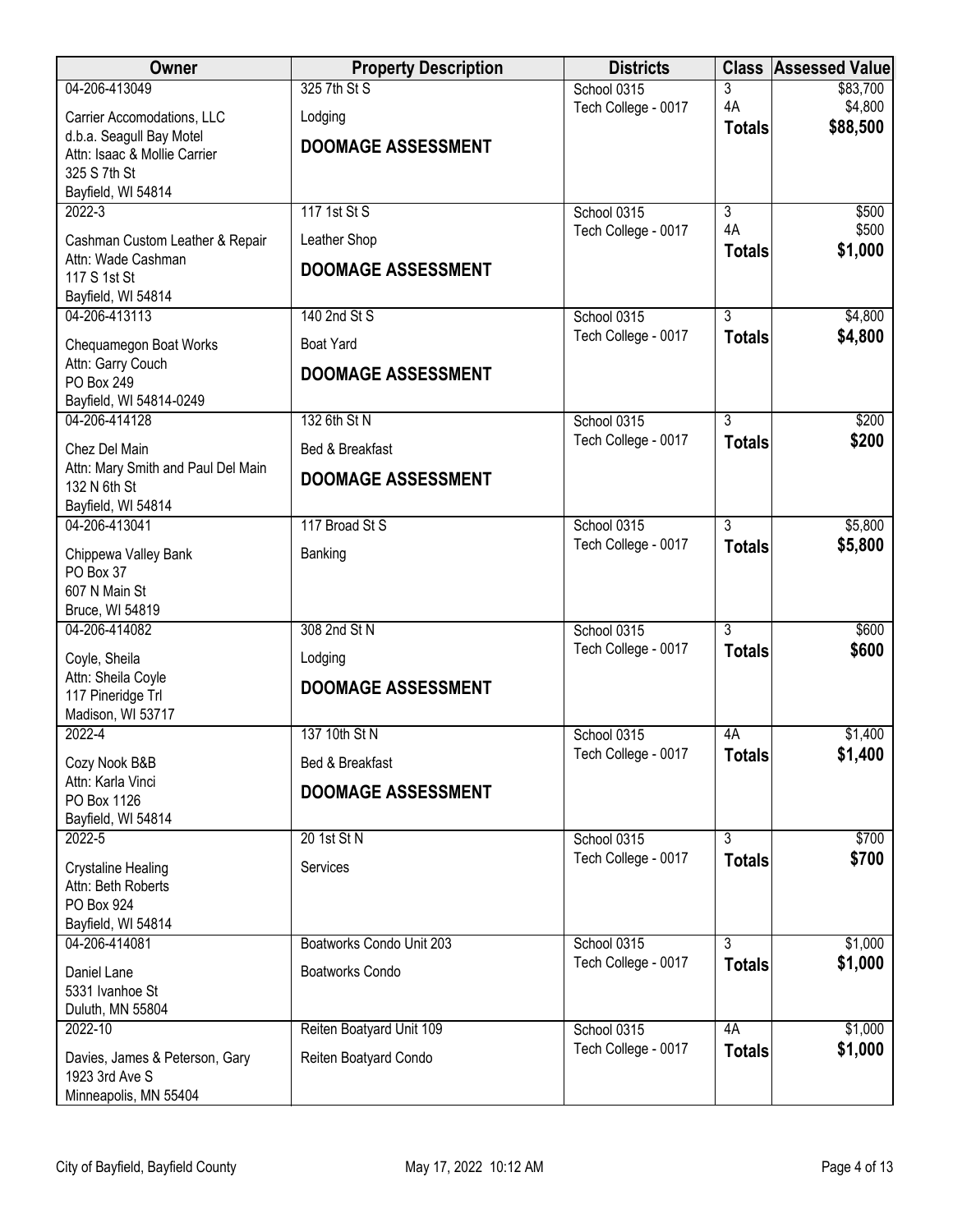| Owner                                                                                   | <b>Property Description</b>   | <b>Districts</b>    |                           | <b>Class Assessed Value</b> |
|-----------------------------------------------------------------------------------------|-------------------------------|---------------------|---------------------------|-----------------------------|
| 04-206-414164                                                                           | 14 Broad St S                 | School 0315         | 3                         | \$3,400                     |
| De Lage Landen Financial Services, Inc<br>Attn: Tax Dept                                | Services                      | Tech College - 0017 | <b>Totals</b>             | \$3,400                     |
| 1111 Old Eagle School Rd                                                                |                               |                     |                           |                             |
| Wayne, PA 19087                                                                         |                               |                     |                           |                             |
| 04-206-414096                                                                           | (scattered)                   | School 0315         | $\overline{3}$            | \$800                       |
| Directv, LLC<br>Attn: Kroll LLC<br>PO Box 2789                                          | Services                      | Tech College - 0017 | <b>Totals</b>             | \$800                       |
| Addison, TX 75001                                                                       |                               |                     |                           |                             |
| 04-206-414038                                                                           | (scattered)                   | School 0315         | 4A                        | \$600                       |
| Dish Network LLC<br>PO Box 6623<br>Englewood, CO 80155                                  | Satellite TV                  | Tech College - 0017 | <b>Totals</b>             | \$600                       |
| 04-206-414084                                                                           | 33 1st St N                   | School 0315         |                           |                             |
| Fissinger Chiropractic<br>Attn: Edwin Fissinger, DC<br>PO Box 851<br>Bayfield, WI 54814 | Services                      | Tech College - 0017 | <b>Totals</b>             |                             |
| 04-206-414099                                                                           | 33 4th St N                   | School 0315         | 4A                        | \$1,000                     |
| Fountain Cottage                                                                        | Bed & Breakfast               | Tech College - 0017 | <b>Totals</b>             | \$1,000                     |
| Attn: Jerry Phillips<br>PO Box 584<br>Bayfield, WI 54814                                | <b>DOOMAGE ASSESSMENT</b>     |                     |                           |                             |
| 04-206-414119                                                                           | 23 1st St S                   | School 0315         | 4A                        | \$1,000                     |
| Garden Guest House                                                                      | Rental                        | Tech College - 0017 | <b>Totals</b>             | \$1,000                     |
| Attn: Kim West<br>PO Box 810<br>Bayfield, WI 54814                                      | <b>DOOMAGE ASSESSMENT</b>     |                     |                           |                             |
| 04-206-413157                                                                           | Bayfield on the Lake Unit 301 | School 0315         | $\overline{3}$            | \$4,600                     |
| Good, Kenneth<br>Attn: Kenneth Good                                                     | Bayfield on the Lake Condo    | Tech College - 0017 | <b>Totals</b>             | \$4,600                     |
| 5310 St Albans Bay Rd<br>Excelsior, MN 55331-7036                                       |                               |                     |                           |                             |
| 04-206-414093                                                                           | 42 Broad St S                 | School 0315         | $\overline{\overline{3}}$ | \$9,700                     |
| <b>GreatAmerica Financial Services Corp</b><br>625 1st St SE Ste 800                    | Services                      | Tech College - 0017 | <b>Totals</b>             | \$9,700                     |
| Cedar Rapids, IA 52401                                                                  |                               |                     |                           |                             |
| 04-206-414102                                                                           | Ada O'Day Condo Unit 4        | School 0315         | 4A                        | \$1,000                     |
| Greg & Kim Anderson<br>Attn: Bayfield Inn<br>PO Box 810                                 | Ada O'Day Condo               | Tech College - 0017 | <b>Totals</b>             | \$1,000                     |
| Bayfield, WI 54814                                                                      |                               |                     |                           |                             |
| 04-206-413028                                                                           | 17 Rittenhouse Ave            | School 0315         | $\overline{3}$            | \$23,800                    |
| Greunke's Restaurant<br>Attn: Judith Lokken-Strom                                       | Restaurant/Lodging            | Tech College - 0017 | <b>Totals</b>             | \$23,800                    |
| PO Box 768<br>Bayfield, WI 54814-0768                                                   | <b>DOOMAGE ASSESSMENT</b>     |                     |                           |                             |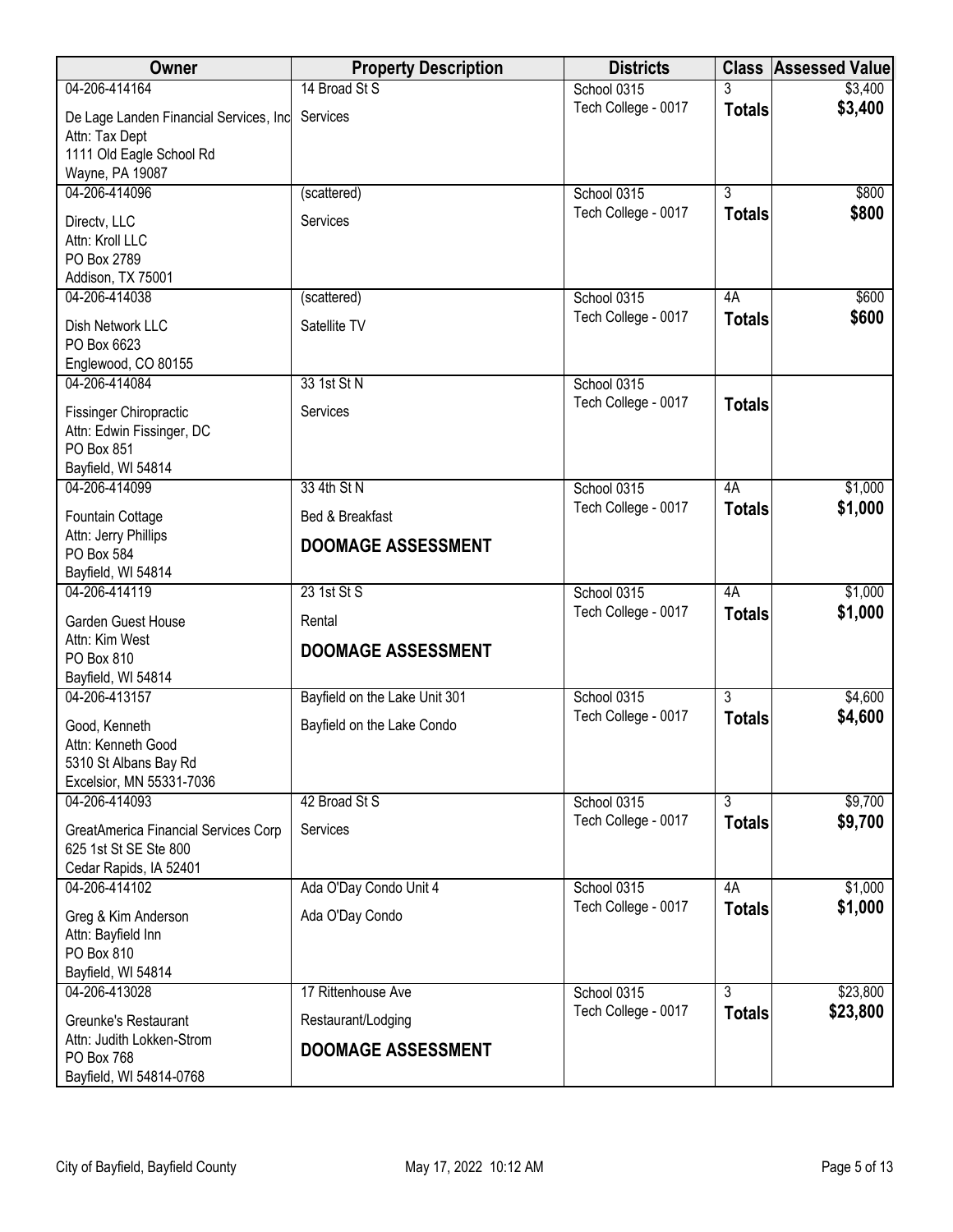| <b>Owner</b>                                                                                | <b>Property Description</b>           | <b>Districts</b>    |                     | <b>Class Assessed Value</b> |
|---------------------------------------------------------------------------------------------|---------------------------------------|---------------------|---------------------|-----------------------------|
| 04-206-413086                                                                               | <b>Bayfield Crossings Unit 100</b>    | School 0315         |                     | \$2,400                     |
| Hantzes, Sophia<br>Attn: Sophia Hantzes<br>2859 Lk of Isles Pkwy E<br>Minneapolis, MN 55408 | <b>Bayfield Crossings Condo</b>       | Tech College - 0017 | <b>Totals</b>       | \$2,400                     |
| 04-206-414122                                                                               | 141 Front St N                        | School 0315         | $\overline{3}$      | \$500                       |
| Harbor Hill House LLC<br>Attn: Eric Ringsred<br>PO Box 368<br>Duluth, MN 55811              | Rental<br><b>DOOMAGE ASSESSMENT</b>   | Tech College - 0017 | 4A<br><b>Totals</b> | \$100<br>\$600              |
| 04-206-413164                                                                               | 132 1st St N                          | School 0315         | 3                   | \$600                       |
| Harbor View                                                                                 | Lodging                               | Tech College - 0017 | <b>Totals</b>       | \$600                       |
| Attn: Sheila Coyle<br>117 Pineridge Trl<br>Madison, WI 53717                                | <b>DOOMAGE ASSESSMENT</b>             |                     |                     |                             |
| 04-206-414159                                                                               | 10 1st St S Unit 201                  | School 0315         | $\overline{3}$      | \$17,500                    |
| Hauser, Gregory & Ann<br>PO Box 22<br>LaPointe, WI 54850                                    | Bayfield on the Lake Condo            | Tech College - 0017 | <b>Totals</b>       | \$17,500                    |
| 04-206-414014                                                                               | 16 Broad St N                         | School 0315         | 3                   | \$700                       |
| Hendrickson House<br>Attn: Gary Rattmann<br>108 Ferchland Pl<br>Monona, WI 53714            | Rental                                | Tech College - 0017 | <b>Totals</b>       | \$700                       |
| $2022 - 6$                                                                                  | 423 Pine St                           | School 0315         | 4A                  | \$1,400                     |
| <b>Hillside Suites</b><br>Attn: Blayne Midthun<br>1372 McKinley Rd<br>Eau Claire, WI 54703  | Services<br><b>DOOMAGE ASSESSMENT</b> | Tech College - 0017 | <b>Totals</b>       | \$1,400                     |
| 04-206-414091                                                                               | 14 Broad St S                         | School 0315         | 4A                  | \$100                       |
| Holley & Munch Properties, LLC<br>PO Box 715                                                | Art Studio & Gallery                  | Tech College - 0017 | <b>Totals</b>       | \$100                       |
| Bayfield, WI 54814                                                                          | <b>DOOMAGE ASSESSMENT</b>             |                     |                     |                             |
| 2022-7                                                                                      | 38 2nd St S                           | School 0315         | $\overline{3}$      | \$500                       |
| Honest Dog Books                                                                            | <b>Books</b>                          | Tech College - 0017 | 4A<br><b>Totals</b> | \$300<br>\$800              |
| Attn: Charly Ray and Julie Buckles<br>38 S 2nd St<br>Bayfield, WI 54814                     | <b>DOOMAGE ASSESSMENT</b>             |                     |                     |                             |
| 04-206-413004                                                                               | 207 Wilson Ave                        | School 0315         | $\overline{3}$      | \$3,800                     |
| <b>Hoops Dockside Fisheries</b>                                                             | Market/Fishery                        | Tech College - 0017 | <b>Totals</b>       | \$3,800                     |
| Attn: Craig & Billie Hoopman<br><b>PO Box 742</b><br>Bayfield, WI 54814                     | <b>DOOMAGE ASSESSMENT</b>             |                     |                     |                             |
| 04-206-414163                                                                               | 707 Old Military Rd                   | School 0315         | 4A                  | \$500                       |
| Hoop's Fish Market                                                                          | Services                              | Tech College - 0017 | <b>Totals</b>       | \$500                       |
| Attn: Craig & Billie Hoopman<br><b>PO Box 742</b><br>Bayfield, WI 54814                     | <b>DOOMAGE ASSESSMENT</b>             |                     |                     |                             |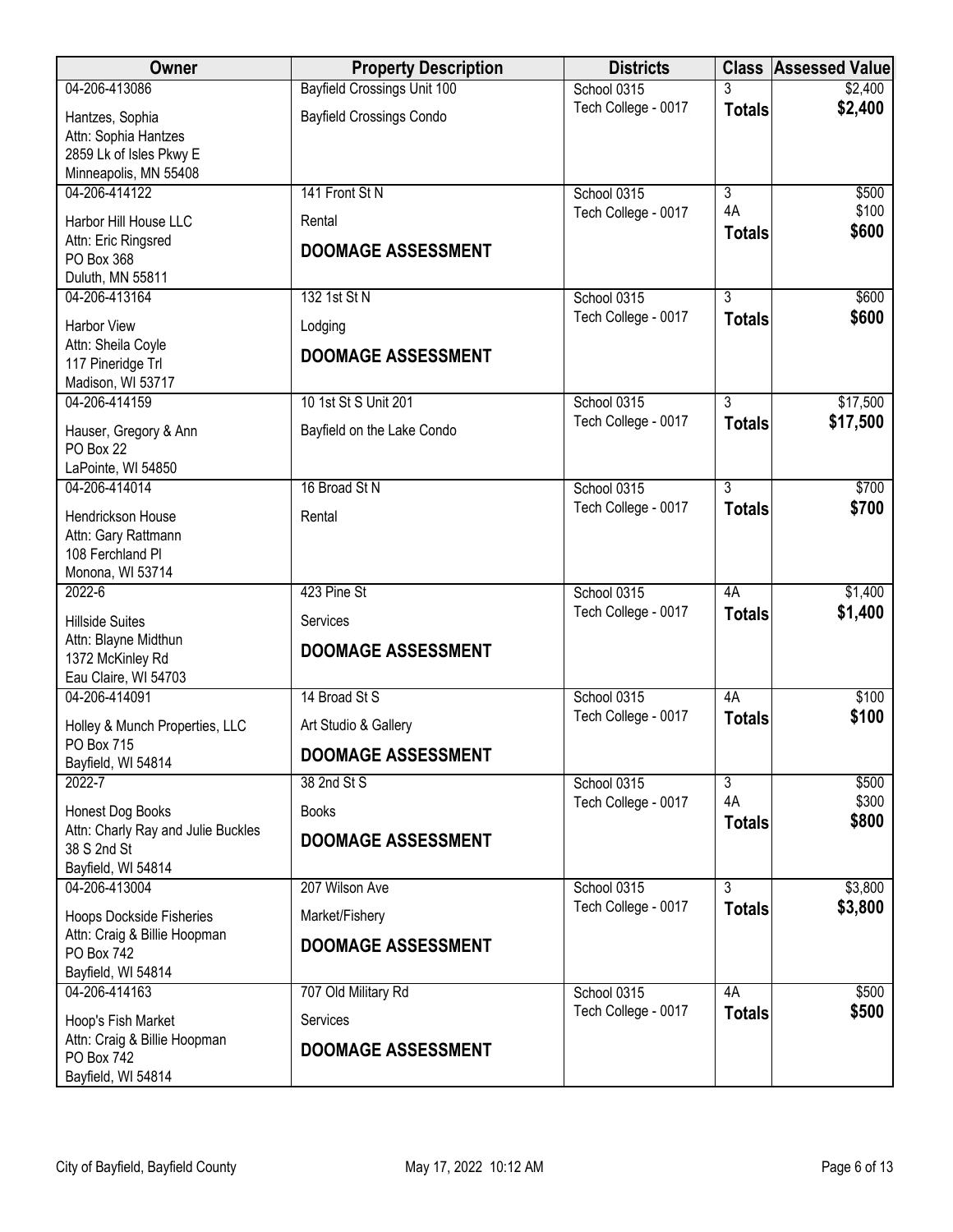| Owner                                     | <b>Property Description</b>   | <b>Districts</b>                   |                | <b>Class Assessed Value</b> |
|-------------------------------------------|-------------------------------|------------------------------------|----------------|-----------------------------|
| 04-206-413016                             | Bayfield on the Lake Unit 101 | School 0315                        |                |                             |
| Houser, David J                           | Bayfield on the Lake Condo    | Tech College - 0017                | <b>Totals</b>  |                             |
| Attn: David J Houser                      |                               |                                    |                |                             |
| 3050 Michigan Blvd<br>Racine, WI 53402    |                               |                                    |                |                             |
| 04-206-414062                             | 100 Rittenhouse Ave           | School 0315                        | $\overline{3}$ | \$400                       |
| Howl, LLC                                 | Outerwear                     | Tech College - 0017                | 4A             | \$200                       |
| Attn: John Thiel                          |                               |                                    | <b>Totals</b>  | \$600                       |
| PO Box 159                                |                               |                                    |                |                             |
| 100 Rittenhouse Ave<br>Bayfield, WI 54814 |                               |                                    |                |                             |
| 2022-9                                    | 217 Rittenhouse Ave           | School 0315                        | 3              | \$3,600                     |
| <b>IFS Ventures</b>                       | Ice Cream Shop                | Tech College - 0017                | 4A             | \$1,800                     |
| d.b.a. Sweet Ice Cream Shop               |                               |                                    | <b>Totals</b>  | \$5,400                     |
| Attn: Jenna Galegher                      |                               |                                    |                |                             |
| PO Box 1005                               |                               |                                    |                |                             |
| Bayfield, WI 54814<br>04-206-414070       | 17 1st St S                   | School 0315                        | $\overline{3}$ | \$900                       |
|                                           |                               | Tech College - 0017                | 4A             | \$100                       |
| Isaac Wing House<br>Attn: James Bryan     | Lodging                       |                                    | <b>Totals</b>  | \$1,000                     |
| PO Box 7                                  | <b>DOOMAGE ASSESSMENT</b>     |                                    |                |                             |
| Bayfield, WI 54814                        |                               |                                    |                |                             |
| $2022 - 8$                                | 212 6th St S                  | School 0315                        |                |                             |
| <b>Island View Retreat</b>                | Bed & Breakfast               | Tech College - 0017                | <b>Totals</b>  |                             |
| Attn: Martha Insley<br>PO Box 806         |                               |                                    |                |                             |
| Bayfield, WI 54814                        |                               |                                    |                |                             |
| 04-206-413024                             | 223 Rittenhouse Ave           | School 0315                        | $\overline{3}$ | \$3,400                     |
| Joanne's Scandinavian                     | Retail                        | Tech College - 0017                | <b>Totals</b>  | \$3,400                     |
| Attn: Solveig Hadland                     |                               |                                    |                |                             |
| PO Box 1285<br>Bayfield, WI 54814-1285    |                               |                                    |                |                             |
| 04-206-414100                             | 19 Front St N                 | School 0315                        | $\overline{3}$ | \$2,000                     |
| Keeper of the Light                       | Retail                        | Tech College - 0017                | 4A             | \$600                       |
| Attn: Mary Grant                          |                               |                                    | <b>Totals</b>  | \$2,600                     |
| 19 N Front St                             |                               |                                    |                |                             |
| Bayfield, WI 54814<br>04-206-414110       | 104 Rittenhouse Ave           |                                    | 4A             | \$1,000                     |
|                                           |                               | School 0315<br>Tech College - 0017 | <b>Totals</b>  | \$1,000                     |
| Kelly and Crew<br>Attn: Kelly Nelson      | Retail                        |                                    |                |                             |
| 104 Rittenhouse Ave                       | <b>DOOMAGE ASSESSMENT</b>     |                                    |                |                             |
| Bayfield, WI 54814                        |                               |                                    |                |                             |
| 04-206-413005                             | 225 Lynde Ave E               | School 0315                        | $\overline{3}$ | \$2,000                     |
| Lake Superior Lodge                       | Lodging                       | Tech College - 0017                | <b>Totals</b>  | \$2,000                     |
| Attn: Catherine Joy<br>PO Box 1121        |                               |                                    |                |                             |
| Bayfield, WI 54814                        |                               |                                    |                |                             |
| 04-206-414116                             | 36 2nd St N Unit 3            | School 0315                        | 4A             | \$1,000                     |
| Latrick LLC                               | Ada O'Day Condo               | Tech College - 0017                | <b>Totals</b>  | \$1,000                     |
| PO Box 810                                |                               |                                    |                |                             |
| Bayfield, WI 54816                        |                               |                                    |                |                             |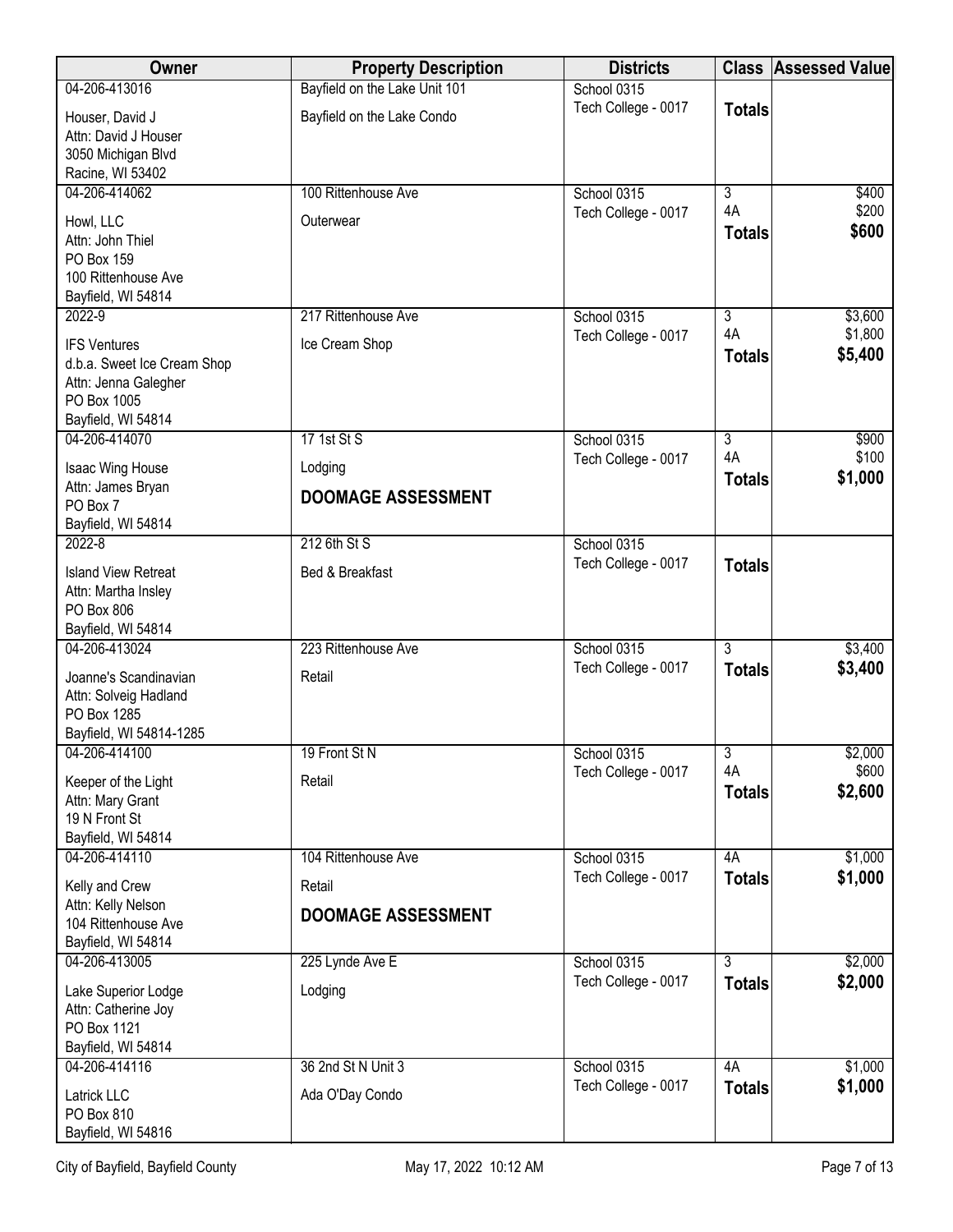| 04-206-414097<br>7 Rice Ave<br>4A<br>School 0315<br>\$1,900<br>\$1,900<br>Tech College - 0017<br><b>Totals</b><br>Bed & Breakfast<br>Le Chateau Boutin<br>Attn: Jerry Phillips<br><b>DOOMAGE ASSESSMENT</b><br>PO Box 584<br>Bayfield, WI 54814<br>04-206-414109<br>Reiten Boatyard Unit 107<br>$\overline{3}$<br>School 0315<br>\$2,400<br>Tech College - 0017<br>\$2,400<br><b>Totals</b><br>Reiten Boatyard Condo<br>Lewis, Laurine & Nowrang, Lachmi<br>7340 Woodland Tr<br>Rockford, MN 55373<br>$\overline{3}$<br>\$2,900<br>04-206-413114<br>249 Rittenhouse Ave<br>School 0315<br>Tech College - 0017<br>\$2,900<br><b>Totals</b><br>Rental<br>Linsey Leases LLC<br>d.b.a. Bayfield Guest House<br><b>DOOMAGE ASSESSMENT</b><br>936 Buckland Rd<br>Washburn, WI 54891<br>04-206-414043<br>Bayfield on the Lake Unit 100<br>$\overline{3}$<br>\$1,000<br>School 0315<br>\$1,000<br>Tech College - 0017<br><b>Totals</b><br>Bayfield on the Lake Condo<br>Lois Boyer Trustee<br>5275 Red Fox Rd<br>Bettendorf, IA 52722<br>120 6th St S<br>$\overline{3}$<br>\$2,400<br>04-206-413134<br>School 0315<br>Tech College - 0017<br>\$2,400<br><b>Totals</b><br>Lucy's Place Bed & Breakfast<br>Bed & Breakfast<br>Attn: Bruce & Barb Hoekstra<br><b>DOOMAGE ASSESSMENT</b><br>PO Box 1575<br>Bayfield, WI 54814-1575<br>\$3,800<br>04-206-413037<br>7 Washington Ave E<br>School 0315<br>$\overline{3}$<br>4A<br>\$5,700<br>Tech College - 0017<br>Ferry<br>Madeline Island Ferry Line<br>\$9,500<br><b>Totals</b><br>Attn: Gary Russell<br>PO Box 66<br>LaPointe, WI 54850<br>$\overline{3}$<br>04-206-413025<br>201 Manypenny Ave<br>School 0315<br>\$21,400<br>Tech College - 0017<br>\$21,400<br><b>Totals</b><br>Restaurant<br>Manypenny Bistro<br>Attn: Mursel Demirkol<br>PO Box 785<br>Bayfield, WI 54814<br>04-206-413051<br>$\overline{3}$<br>407 Rittenhouse Ave<br>School 0315<br>\$2,400<br>4A<br>\$2,900<br>Tech College - 0017<br><b>Gas Station</b><br><b>Midland Services</b><br>\$5,300<br><b>Totals</b><br>220 3rd Ave W<br><b>DOOMAGE ASSESSMENT</b><br><b>PO Box 500</b> | Owner | <b>Property Description</b> | <b>Districts</b> | <b>Class Assessed Value</b> |
|-------------------------------------------------------------------------------------------------------------------------------------------------------------------------------------------------------------------------------------------------------------------------------------------------------------------------------------------------------------------------------------------------------------------------------------------------------------------------------------------------------------------------------------------------------------------------------------------------------------------------------------------------------------------------------------------------------------------------------------------------------------------------------------------------------------------------------------------------------------------------------------------------------------------------------------------------------------------------------------------------------------------------------------------------------------------------------------------------------------------------------------------------------------------------------------------------------------------------------------------------------------------------------------------------------------------------------------------------------------------------------------------------------------------------------------------------------------------------------------------------------------------------------------------------------------------------------------------------------------------------------------------------------------------------------------------------------------------------------------------------------------------------------------------------------------------------------------------------------------------------------------------------------------------------------------------------------------------------------------------------------------------------------------------------------------------------------------------------|-------|-----------------------------|------------------|-----------------------------|
|                                                                                                                                                                                                                                                                                                                                                                                                                                                                                                                                                                                                                                                                                                                                                                                                                                                                                                                                                                                                                                                                                                                                                                                                                                                                                                                                                                                                                                                                                                                                                                                                                                                                                                                                                                                                                                                                                                                                                                                                                                                                                                 |       |                             |                  |                             |
|                                                                                                                                                                                                                                                                                                                                                                                                                                                                                                                                                                                                                                                                                                                                                                                                                                                                                                                                                                                                                                                                                                                                                                                                                                                                                                                                                                                                                                                                                                                                                                                                                                                                                                                                                                                                                                                                                                                                                                                                                                                                                                 |       |                             |                  |                             |
|                                                                                                                                                                                                                                                                                                                                                                                                                                                                                                                                                                                                                                                                                                                                                                                                                                                                                                                                                                                                                                                                                                                                                                                                                                                                                                                                                                                                                                                                                                                                                                                                                                                                                                                                                                                                                                                                                                                                                                                                                                                                                                 |       |                             |                  |                             |
|                                                                                                                                                                                                                                                                                                                                                                                                                                                                                                                                                                                                                                                                                                                                                                                                                                                                                                                                                                                                                                                                                                                                                                                                                                                                                                                                                                                                                                                                                                                                                                                                                                                                                                                                                                                                                                                                                                                                                                                                                                                                                                 |       |                             |                  |                             |
|                                                                                                                                                                                                                                                                                                                                                                                                                                                                                                                                                                                                                                                                                                                                                                                                                                                                                                                                                                                                                                                                                                                                                                                                                                                                                                                                                                                                                                                                                                                                                                                                                                                                                                                                                                                                                                                                                                                                                                                                                                                                                                 |       |                             |                  |                             |
|                                                                                                                                                                                                                                                                                                                                                                                                                                                                                                                                                                                                                                                                                                                                                                                                                                                                                                                                                                                                                                                                                                                                                                                                                                                                                                                                                                                                                                                                                                                                                                                                                                                                                                                                                                                                                                                                                                                                                                                                                                                                                                 |       |                             |                  |                             |
|                                                                                                                                                                                                                                                                                                                                                                                                                                                                                                                                                                                                                                                                                                                                                                                                                                                                                                                                                                                                                                                                                                                                                                                                                                                                                                                                                                                                                                                                                                                                                                                                                                                                                                                                                                                                                                                                                                                                                                                                                                                                                                 |       |                             |                  |                             |
|                                                                                                                                                                                                                                                                                                                                                                                                                                                                                                                                                                                                                                                                                                                                                                                                                                                                                                                                                                                                                                                                                                                                                                                                                                                                                                                                                                                                                                                                                                                                                                                                                                                                                                                                                                                                                                                                                                                                                                                                                                                                                                 |       |                             |                  |                             |
|                                                                                                                                                                                                                                                                                                                                                                                                                                                                                                                                                                                                                                                                                                                                                                                                                                                                                                                                                                                                                                                                                                                                                                                                                                                                                                                                                                                                                                                                                                                                                                                                                                                                                                                                                                                                                                                                                                                                                                                                                                                                                                 |       |                             |                  |                             |
|                                                                                                                                                                                                                                                                                                                                                                                                                                                                                                                                                                                                                                                                                                                                                                                                                                                                                                                                                                                                                                                                                                                                                                                                                                                                                                                                                                                                                                                                                                                                                                                                                                                                                                                                                                                                                                                                                                                                                                                                                                                                                                 |       |                             |                  |                             |
|                                                                                                                                                                                                                                                                                                                                                                                                                                                                                                                                                                                                                                                                                                                                                                                                                                                                                                                                                                                                                                                                                                                                                                                                                                                                                                                                                                                                                                                                                                                                                                                                                                                                                                                                                                                                                                                                                                                                                                                                                                                                                                 |       |                             |                  |                             |
|                                                                                                                                                                                                                                                                                                                                                                                                                                                                                                                                                                                                                                                                                                                                                                                                                                                                                                                                                                                                                                                                                                                                                                                                                                                                                                                                                                                                                                                                                                                                                                                                                                                                                                                                                                                                                                                                                                                                                                                                                                                                                                 |       |                             |                  |                             |
|                                                                                                                                                                                                                                                                                                                                                                                                                                                                                                                                                                                                                                                                                                                                                                                                                                                                                                                                                                                                                                                                                                                                                                                                                                                                                                                                                                                                                                                                                                                                                                                                                                                                                                                                                                                                                                                                                                                                                                                                                                                                                                 |       |                             |                  |                             |
|                                                                                                                                                                                                                                                                                                                                                                                                                                                                                                                                                                                                                                                                                                                                                                                                                                                                                                                                                                                                                                                                                                                                                                                                                                                                                                                                                                                                                                                                                                                                                                                                                                                                                                                                                                                                                                                                                                                                                                                                                                                                                                 |       |                             |                  |                             |
|                                                                                                                                                                                                                                                                                                                                                                                                                                                                                                                                                                                                                                                                                                                                                                                                                                                                                                                                                                                                                                                                                                                                                                                                                                                                                                                                                                                                                                                                                                                                                                                                                                                                                                                                                                                                                                                                                                                                                                                                                                                                                                 |       |                             |                  |                             |
|                                                                                                                                                                                                                                                                                                                                                                                                                                                                                                                                                                                                                                                                                                                                                                                                                                                                                                                                                                                                                                                                                                                                                                                                                                                                                                                                                                                                                                                                                                                                                                                                                                                                                                                                                                                                                                                                                                                                                                                                                                                                                                 |       |                             |                  |                             |
|                                                                                                                                                                                                                                                                                                                                                                                                                                                                                                                                                                                                                                                                                                                                                                                                                                                                                                                                                                                                                                                                                                                                                                                                                                                                                                                                                                                                                                                                                                                                                                                                                                                                                                                                                                                                                                                                                                                                                                                                                                                                                                 |       |                             |                  |                             |
|                                                                                                                                                                                                                                                                                                                                                                                                                                                                                                                                                                                                                                                                                                                                                                                                                                                                                                                                                                                                                                                                                                                                                                                                                                                                                                                                                                                                                                                                                                                                                                                                                                                                                                                                                                                                                                                                                                                                                                                                                                                                                                 |       |                             |                  |                             |
|                                                                                                                                                                                                                                                                                                                                                                                                                                                                                                                                                                                                                                                                                                                                                                                                                                                                                                                                                                                                                                                                                                                                                                                                                                                                                                                                                                                                                                                                                                                                                                                                                                                                                                                                                                                                                                                                                                                                                                                                                                                                                                 |       |                             |                  |                             |
|                                                                                                                                                                                                                                                                                                                                                                                                                                                                                                                                                                                                                                                                                                                                                                                                                                                                                                                                                                                                                                                                                                                                                                                                                                                                                                                                                                                                                                                                                                                                                                                                                                                                                                                                                                                                                                                                                                                                                                                                                                                                                                 |       |                             |                  |                             |
|                                                                                                                                                                                                                                                                                                                                                                                                                                                                                                                                                                                                                                                                                                                                                                                                                                                                                                                                                                                                                                                                                                                                                                                                                                                                                                                                                                                                                                                                                                                                                                                                                                                                                                                                                                                                                                                                                                                                                                                                                                                                                                 |       |                             |                  |                             |
|                                                                                                                                                                                                                                                                                                                                                                                                                                                                                                                                                                                                                                                                                                                                                                                                                                                                                                                                                                                                                                                                                                                                                                                                                                                                                                                                                                                                                                                                                                                                                                                                                                                                                                                                                                                                                                                                                                                                                                                                                                                                                                 |       |                             |                  |                             |
|                                                                                                                                                                                                                                                                                                                                                                                                                                                                                                                                                                                                                                                                                                                                                                                                                                                                                                                                                                                                                                                                                                                                                                                                                                                                                                                                                                                                                                                                                                                                                                                                                                                                                                                                                                                                                                                                                                                                                                                                                                                                                                 |       |                             |                  |                             |
|                                                                                                                                                                                                                                                                                                                                                                                                                                                                                                                                                                                                                                                                                                                                                                                                                                                                                                                                                                                                                                                                                                                                                                                                                                                                                                                                                                                                                                                                                                                                                                                                                                                                                                                                                                                                                                                                                                                                                                                                                                                                                                 |       |                             |                  |                             |
|                                                                                                                                                                                                                                                                                                                                                                                                                                                                                                                                                                                                                                                                                                                                                                                                                                                                                                                                                                                                                                                                                                                                                                                                                                                                                                                                                                                                                                                                                                                                                                                                                                                                                                                                                                                                                                                                                                                                                                                                                                                                                                 |       |                             |                  |                             |
|                                                                                                                                                                                                                                                                                                                                                                                                                                                                                                                                                                                                                                                                                                                                                                                                                                                                                                                                                                                                                                                                                                                                                                                                                                                                                                                                                                                                                                                                                                                                                                                                                                                                                                                                                                                                                                                                                                                                                                                                                                                                                                 |       |                             |                  |                             |
|                                                                                                                                                                                                                                                                                                                                                                                                                                                                                                                                                                                                                                                                                                                                                                                                                                                                                                                                                                                                                                                                                                                                                                                                                                                                                                                                                                                                                                                                                                                                                                                                                                                                                                                                                                                                                                                                                                                                                                                                                                                                                                 |       |                             |                  |                             |
|                                                                                                                                                                                                                                                                                                                                                                                                                                                                                                                                                                                                                                                                                                                                                                                                                                                                                                                                                                                                                                                                                                                                                                                                                                                                                                                                                                                                                                                                                                                                                                                                                                                                                                                                                                                                                                                                                                                                                                                                                                                                                                 |       |                             |                  |                             |
|                                                                                                                                                                                                                                                                                                                                                                                                                                                                                                                                                                                                                                                                                                                                                                                                                                                                                                                                                                                                                                                                                                                                                                                                                                                                                                                                                                                                                                                                                                                                                                                                                                                                                                                                                                                                                                                                                                                                                                                                                                                                                                 |       |                             |                  |                             |
|                                                                                                                                                                                                                                                                                                                                                                                                                                                                                                                                                                                                                                                                                                                                                                                                                                                                                                                                                                                                                                                                                                                                                                                                                                                                                                                                                                                                                                                                                                                                                                                                                                                                                                                                                                                                                                                                                                                                                                                                                                                                                                 |       |                             |                  |                             |
|                                                                                                                                                                                                                                                                                                                                                                                                                                                                                                                                                                                                                                                                                                                                                                                                                                                                                                                                                                                                                                                                                                                                                                                                                                                                                                                                                                                                                                                                                                                                                                                                                                                                                                                                                                                                                                                                                                                                                                                                                                                                                                 |       |                             |                  |                             |
|                                                                                                                                                                                                                                                                                                                                                                                                                                                                                                                                                                                                                                                                                                                                                                                                                                                                                                                                                                                                                                                                                                                                                                                                                                                                                                                                                                                                                                                                                                                                                                                                                                                                                                                                                                                                                                                                                                                                                                                                                                                                                                 |       |                             |                  |                             |
|                                                                                                                                                                                                                                                                                                                                                                                                                                                                                                                                                                                                                                                                                                                                                                                                                                                                                                                                                                                                                                                                                                                                                                                                                                                                                                                                                                                                                                                                                                                                                                                                                                                                                                                                                                                                                                                                                                                                                                                                                                                                                                 |       |                             |                  |                             |
|                                                                                                                                                                                                                                                                                                                                                                                                                                                                                                                                                                                                                                                                                                                                                                                                                                                                                                                                                                                                                                                                                                                                                                                                                                                                                                                                                                                                                                                                                                                                                                                                                                                                                                                                                                                                                                                                                                                                                                                                                                                                                                 |       |                             |                  |                             |
|                                                                                                                                                                                                                                                                                                                                                                                                                                                                                                                                                                                                                                                                                                                                                                                                                                                                                                                                                                                                                                                                                                                                                                                                                                                                                                                                                                                                                                                                                                                                                                                                                                                                                                                                                                                                                                                                                                                                                                                                                                                                                                 |       |                             |                  |                             |
|                                                                                                                                                                                                                                                                                                                                                                                                                                                                                                                                                                                                                                                                                                                                                                                                                                                                                                                                                                                                                                                                                                                                                                                                                                                                                                                                                                                                                                                                                                                                                                                                                                                                                                                                                                                                                                                                                                                                                                                                                                                                                                 |       |                             |                  |                             |
| Ashland, WI 54806                                                                                                                                                                                                                                                                                                                                                                                                                                                                                                                                                                                                                                                                                                                                                                                                                                                                                                                                                                                                                                                                                                                                                                                                                                                                                                                                                                                                                                                                                                                                                                                                                                                                                                                                                                                                                                                                                                                                                                                                                                                                               |       |                             |                  |                             |
| \$1,400<br>04-206-414155<br>Bayfield on the Lake Unit 102<br>$\overline{3}$<br>School 0315                                                                                                                                                                                                                                                                                                                                                                                                                                                                                                                                                                                                                                                                                                                                                                                                                                                                                                                                                                                                                                                                                                                                                                                                                                                                                                                                                                                                                                                                                                                                                                                                                                                                                                                                                                                                                                                                                                                                                                                                      |       |                             |                  |                             |
| Tech College - 0017<br>\$1,400<br><b>Totals</b>                                                                                                                                                                                                                                                                                                                                                                                                                                                                                                                                                                                                                                                                                                                                                                                                                                                                                                                                                                                                                                                                                                                                                                                                                                                                                                                                                                                                                                                                                                                                                                                                                                                                                                                                                                                                                                                                                                                                                                                                                                                 |       |                             |                  |                             |
| Bayfield on the Lake Condo<br>Mikel Investments LLC                                                                                                                                                                                                                                                                                                                                                                                                                                                                                                                                                                                                                                                                                                                                                                                                                                                                                                                                                                                                                                                                                                                                                                                                                                                                                                                                                                                                                                                                                                                                                                                                                                                                                                                                                                                                                                                                                                                                                                                                                                             |       |                             |                  |                             |
| PO Box 810<br>Bayfield, WI 54814                                                                                                                                                                                                                                                                                                                                                                                                                                                                                                                                                                                                                                                                                                                                                                                                                                                                                                                                                                                                                                                                                                                                                                                                                                                                                                                                                                                                                                                                                                                                                                                                                                                                                                                                                                                                                                                                                                                                                                                                                                                                |       |                             |                  |                             |
| $\overline{3}$<br>\$14,300<br>04-206-413040<br>School 0315<br>108 Rittenhouse Ave                                                                                                                                                                                                                                                                                                                                                                                                                                                                                                                                                                                                                                                                                                                                                                                                                                                                                                                                                                                                                                                                                                                                                                                                                                                                                                                                                                                                                                                                                                                                                                                                                                                                                                                                                                                                                                                                                                                                                                                                               |       |                             |                  |                             |
| \$14,300<br>Tech College - 0017<br><b>Totals</b>                                                                                                                                                                                                                                                                                                                                                                                                                                                                                                                                                                                                                                                                                                                                                                                                                                                                                                                                                                                                                                                                                                                                                                                                                                                                                                                                                                                                                                                                                                                                                                                                                                                                                                                                                                                                                                                                                                                                                                                                                                                |       |                             |                  |                             |
| Morty's Pub<br>Bar                                                                                                                                                                                                                                                                                                                                                                                                                                                                                                                                                                                                                                                                                                                                                                                                                                                                                                                                                                                                                                                                                                                                                                                                                                                                                                                                                                                                                                                                                                                                                                                                                                                                                                                                                                                                                                                                                                                                                                                                                                                                              |       |                             |                  |                             |
| Attn: Rick & Amy Sherrard<br>86225 State Hwy 13                                                                                                                                                                                                                                                                                                                                                                                                                                                                                                                                                                                                                                                                                                                                                                                                                                                                                                                                                                                                                                                                                                                                                                                                                                                                                                                                                                                                                                                                                                                                                                                                                                                                                                                                                                                                                                                                                                                                                                                                                                                 |       |                             |                  |                             |
| Bayfield, WI 54814                                                                                                                                                                                                                                                                                                                                                                                                                                                                                                                                                                                                                                                                                                                                                                                                                                                                                                                                                                                                                                                                                                                                                                                                                                                                                                                                                                                                                                                                                                                                                                                                                                                                                                                                                                                                                                                                                                                                                                                                                                                                              |       |                             |                  |                             |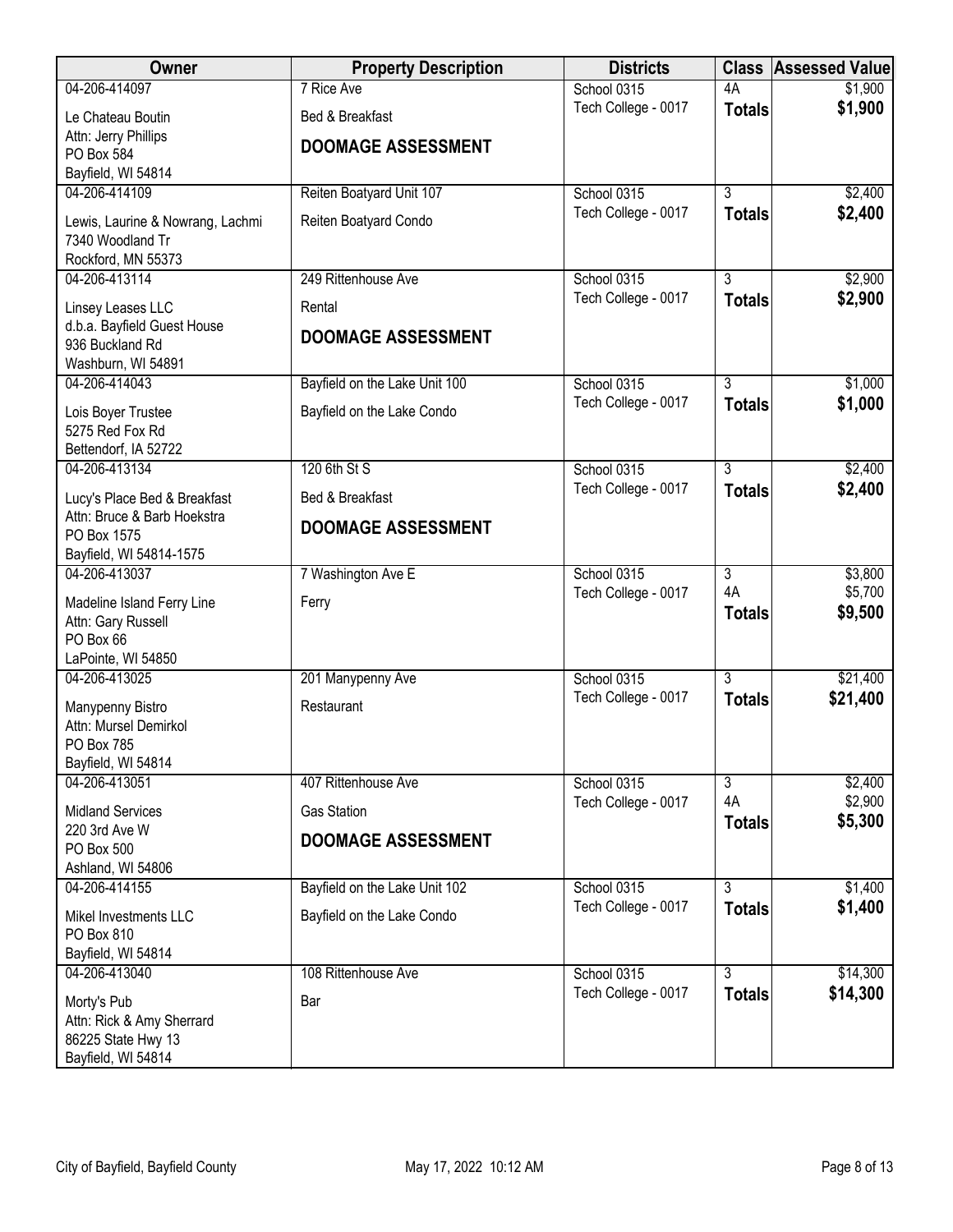| Owner                                                    | <b>Property Description</b>   | <b>Districts</b>                   |                | <b>Class Assessed Value</b> |
|----------------------------------------------------------|-------------------------------|------------------------------------|----------------|-----------------------------|
| 04-206-414121                                            | 117 Manypenny Ave             | School 0315                        | 3              | \$1,400                     |
| Narrative Properties, LLC                                | Rental                        | Tech College - 0017                | 4A             | \$600                       |
| 221 S 6th St                                             |                               |                                    | <b>Totals</b>  | \$2,000                     |
| Bayfield, WI 54814                                       |                               |                                    |                |                             |
| 04-206-000921                                            | Boatworks Condo Unit 204      | School 0315                        | $\overline{3}$ | \$1,400                     |
| Nelson, Bradley & Lynn                                   | <b>Boatworks Condo</b>        | Tech College - 0017                | <b>Totals</b>  | \$1,400                     |
| Attn: Bradley & Lynn Nelson                              |                               |                                    |                |                             |
| 530 N 36th Ave E                                         |                               |                                    |                |                             |
| Duluth, MN 55804-1704<br>04-206-414055                   | Reiten Boatyard Unit 105      | School 0315                        | $\overline{3}$ | \$3,000                     |
|                                                          |                               | Tech College - 0017                | <b>Totals</b>  | \$3,000                     |
| Oplinger, Michael J & Angela                             | Reiten Boatyard Condo         |                                    |                |                             |
| Attn: Michael J & Angela Oplinger<br>3110 County Farm Rd |                               |                                    |                |                             |
| Eau Claire, WI 54703                                     |                               |                                    |                |                             |
| 04-206-414161                                            | 300 Manypenny Ave             | School 0315                        | $\overline{3}$ | \$2,000                     |
|                                                          | Services                      | Tech College - 0017                | 4A             | \$200                       |
| Orthopedic & Spine Therapy of Poplar<br>1000 Midway Rd   |                               |                                    | <b>Totals</b>  | \$2,200                     |
| Menasha, WI 54952                                        |                               |                                    |                |                             |
| 04-206-414140                                            | Reiten Boatyard Unit 111      | School 0315                        | $\overline{3}$ | \$2,200                     |
| Parkos, Paul & Lisa                                      | Reiten Boatyard Condo         | Tech College - 0017                | 4A             | \$0                         |
| 200 Lake Ave                                             |                               |                                    | <b>Totals</b>  | \$2,200                     |
| Birchwood, WI 54817                                      |                               |                                    |                |                             |
| $2022 - 1$                                               | Bayfield on the Lake Unit 302 | School 0315                        | $\overline{3}$ | \$1,400                     |
| Petersen, Matt                                           | Bayfield on the Lake Condo    | Tech College - 0017                | <b>Totals</b>  | \$1,400                     |
| 7205 Archer Trl                                          |                               |                                    |                |                             |
| Inver Grove Heights, MN 55077                            |                               |                                    |                |                             |
| 2022-14                                                  | Reiten Boatyard Unit 206      | School 0315                        | 4A             | \$1,000                     |
| Peterson, Phil                                           | Reiten Boatyard Condo         | Tech College - 0017                | <b>Totals</b>  | \$1,000                     |
| 2131 S Webster Ave #200                                  |                               |                                    |                |                             |
| Green Bay, WI 54301                                      |                               |                                    |                |                             |
| 04-206-414066                                            | 421 Rice Ave                  | School 0315<br>Tech College - 0017 | 4A             | \$1,000                     |
| Presnell, Kathleen S                                     | Bakery                        |                                    | <b>Totals</b>  | \$1,000                     |
| Attn: Kathleen S Presnell                                | <b>DOOMAGE ASSESSMENT</b>     |                                    |                |                             |
| 421 Rice Ave<br>Bayfield, WI 54814-0828                  |                               |                                    |                |                             |
| 04-206-414056                                            | 42 Broad St S                 | School 0315                        | $\overline{3}$ | \$400                       |
|                                                          | Services                      | Tech College - 0017                | <b>Totals</b>  | \$400                       |
| Quadient Inc<br>Attn: Tax Dept                           |                               |                                    |                |                             |
| 478 Wheelers Farms Rd                                    |                               |                                    |                |                             |
| Milford, CT 06461                                        |                               |                                    |                |                             |
| 04-206-414111                                            | 42 Broad St S                 | School 0315                        | 3              | \$4,200                     |
| Quadient Leasing USA, Inc                                | Services                      | Tech College - 0017                | <b>Totals</b>  | \$4,200                     |
| Attn: Tax Dept                                           |                               |                                    |                |                             |
| 478 Wheelers Farms Rd                                    |                               |                                    |                |                             |
| Milford, CT 06461                                        |                               |                                    |                |                             |
| 04-206-413119                                            | 20 First SN                   | School 0315                        | $\overline{3}$ | \$200                       |
| Rednan LLC                                               | Rental                        | Tech College - 0017                | <b>Totals</b>  | \$200                       |
| N151 Laney Rd                                            | <b>DOOMAGE ASSESSMENT</b>     |                                    |                |                             |
| Seymour, WI 54165                                        |                               |                                    |                |                             |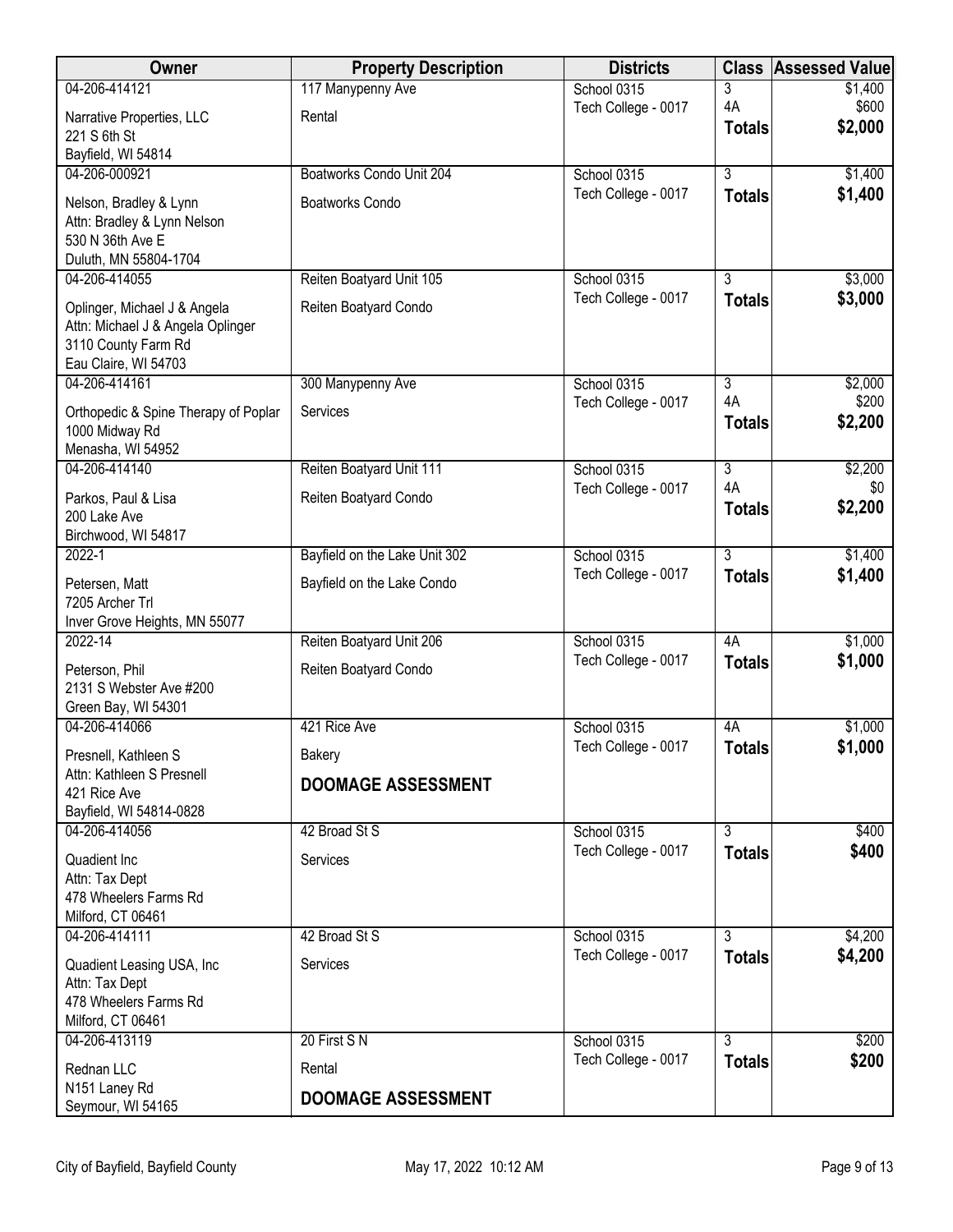| Owner                                                                               | <b>Property Description</b>   | <b>Districts</b>                   |                           | <b>Class Assessed Value</b> |
|-------------------------------------------------------------------------------------|-------------------------------|------------------------------------|---------------------------|-----------------------------|
| 04-206-414139                                                                       | Reiten Boatyard Unit 210      | School 0315                        | 4A                        | \$1,000                     |
| Reynolds, Laura<br>408 Owl Ln                                                       | Reiten Boatyard Condo         | Tech College - 0017                | <b>Totals</b>             | \$1,000                     |
| Eagle Lake, MN 56024                                                                |                               |                                    |                           |                             |
| 04-206-414089                                                                       | 39 Broad St S                 | School 0315                        |                           |                             |
| Rooted Interest LLC<br>89420 Turner Rd                                              | Services                      | Tech College - 0017                | <b>Totals</b>             |                             |
| Bayfield, WI 54814                                                                  |                               |                                    |                           |                             |
| 04-206-414002                                                                       | 2 2nd St N                    | School 0315                        | $\overline{3}$            | \$1,100                     |
| Roxanne's                                                                           | Retail                        | Tech College - 0017                | <b>Totals</b>             | \$1,100                     |
| Attn: Roxanne Frizzell<br>PO Box 366<br>Bayfield, WI 54814                          | <b>DOOMAGE ASSESSMENT</b>     |                                    |                           |                             |
| 04-206-413023                                                                       | (scattered)                   | School 0315                        | 1                         | \$6,800                     |
| SER Inc<br>d.b.a. Marine Freight<br>Attn: Kenneth Dobson<br>PO Box 1467             | Freight                       | Tech College - 0017                | 3<br><b>Totals</b>        | \$33,000<br>\$39,800        |
| Bayfield, WI 54814                                                                  |                               |                                    |                           |                             |
| 04-206-414045                                                                       | $21$ 1st St                   | School 0315<br>Tech College - 0017 | $\overline{3}$            | \$4,800<br>\$4,800          |
| Sergeants Pepperoni Pizza                                                           | Restaurant/Lodging            |                                    | <b>Totals</b>             |                             |
| Attn: Judith Lokken-Strom                                                           | <b>DOOMAGE ASSESSMENT</b>     |                                    |                           |                             |
| PO Box 768<br>Bayfield, WI 54814-0768                                               |                               |                                    |                           |                             |
| 04-206-413137                                                                       | 20 Broad St N                 | School 0315                        | 3                         | \$2,400                     |
| Ship's Quarters                                                                     | Bed & Breakfast               | Tech College - 0017                | <b>Totals</b>             | \$2,400                     |
| Attn: Nancy Apfelbacher                                                             |                               |                                    |                           |                             |
| 194 Stonebridge Rd                                                                  | <b>DOOMAGE ASSESSMENT</b>     |                                    |                           |                             |
| St Paul, MN 55118                                                                   |                               |                                    |                           |                             |
| 04-206-414154                                                                       | 126 Rittenhouse Ave           | School 0315                        | $\overline{3}$            | \$4,200                     |
| Silverwaves Jewelry                                                                 | Retail                        | Tech College - 0017                | 4A                        | \$1,400                     |
| Attn: Lissa Flemming                                                                | <b>DOOMAGE ASSESSMENT</b>     |                                    | <b>Totals</b>             | \$5,600                     |
| PO Box 1184                                                                         |                               |                                    |                           |                             |
| Bayfield, WI 54814<br>04-206-413153                                                 | Bayfield on the Lake Unit 303 | School 0315                        | $\overline{\overline{3}}$ | \$1,000                     |
|                                                                                     |                               | Tech College - 0017                | <b>Totals</b>             | \$1,000                     |
| Simons, Cynthia<br>Attn: Cynthia Simons<br>18830 Eastwood Dr<br>Excelsior, MN 55331 | Bayfield on the Lake Condo    |                                    |                           |                             |
| 04-206-413093                                                                       | 300 Manypenny Ave             | School 0315                        | $\overline{3}$            | \$1,000                     |
| Smalley, Stephen and Camilyn                                                        | Services                      | Tech College - 0017                | <b>Totals</b>             | \$1,000                     |
| 34580 Bay View Rd #903                                                              | <b>DOOMAGE ASSESSMENT</b>     |                                    |                           |                             |
| Bayfield, WI 54814                                                                  |                               |                                    | $\overline{3}$            |                             |
| 04-206-413112                                                                       | 40 2nd St S                   | School 0315<br>Tech College - 0017 | <b>Totals</b>             | \$1,000<br>\$1,000          |
| Stone's Throw                                                                       | Art Studio & Gallery          |                                    |                           |                             |
| PO Box 461<br>Bayfield, WI 54814-0461                                               | <b>DOOMAGE ASSESSMENT</b>     |                                    |                           |                             |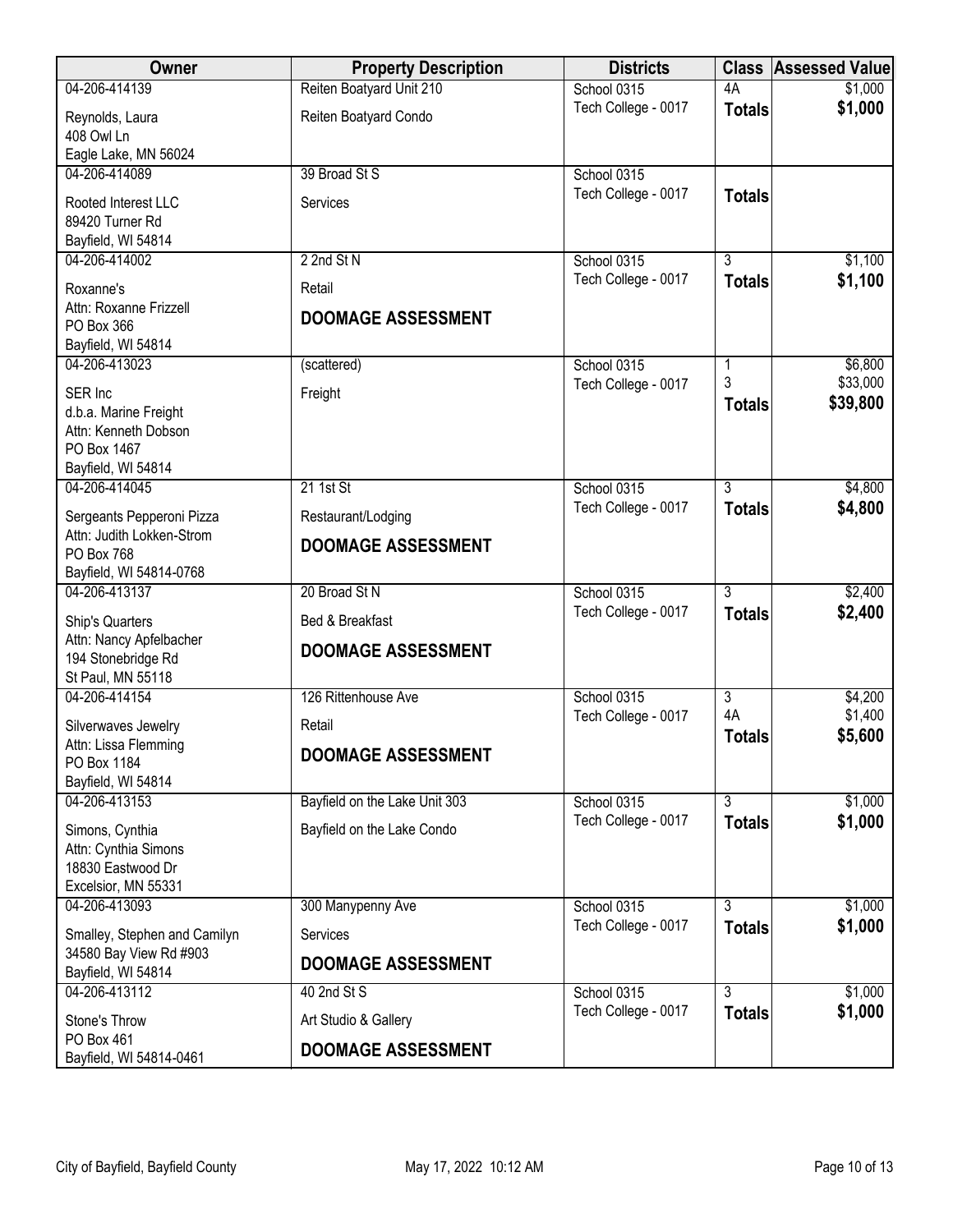| Owner                                                                                 | <b>Property Description</b> | <b>Districts</b>    | <b>Class</b>              | <b>Assessed Value</b> |
|---------------------------------------------------------------------------------------|-----------------------------|---------------------|---------------------------|-----------------------|
| 04-206-414147                                                                         | 33 1st St N Unit 101        | School 0315         | 4A                        | \$100                 |
| Sunbum 79 LLC<br>79340 Howell Dr                                                      | Deli/Liquor Store           | Tech College - 0017 | <b>Totals</b>             | \$100                 |
| Washburn, WI 54891                                                                    |                             |                     |                           |                       |
| 04-206-414083                                                                         | 33 1st St N Unit 105        | School 0315         | $\overline{3}$            | \$100                 |
| Superior Body Massage & Spa<br>Attn: Anna Johnson<br>PO Box 772<br>Bayfield, WI 54814 | Services                    | Tech College - 0017 | <b>Totals</b>             | \$100                 |
| 04-206-414113                                                                         | 100 Manypenny               | School 0315         | 4A                        | \$1,000               |
| Superior Charter & Yacht Sales                                                        | Services                    | Tech College - 0017 | <b>Totals</b>             | \$1,000               |
| Attn: Cindy Kalow<br>34475 Port Superior Rd<br>Bayfield, WI 54814                     | <b>DOOMAGE ASSESSMENT</b>   |                     |                           |                       |
| 04-206-414118                                                                         | 33 1st St N Unit 204        | School 0315         | 4A                        | \$1,000               |
| Taylor, Judy & Carpenter, Larry                                                       | Rental                      | Tech College - 0017 | <b>Totals</b>             | \$1,000               |
| 4505 Columbus Ave<br>Minneapolis, MN 55407-3525                                       | <b>DOOMAGE ASSESSMENT</b>   |                     |                           |                       |
| 04-206-414149                                                                         | 213 Rittenhouse Ave         | School 0315         | $\overline{3}$            | \$400                 |
| The American Bottling Company<br>PO Box 1925<br>Frisco, TX 75034                      | Beverage                    | Tech College - 0017 | <b>Totals</b>             | \$400                 |
| 04-206-414152                                                                         | 121 1st St N                | School 0315         | 4A                        | \$1,400               |
| The Historic Erickson House                                                           | Bed & Breakfast             | Tech College - 0017 | <b>Totals</b>             | \$1,400               |
| Attn: Molly Stoddard<br>PO Box 716<br>Bayfield, WI 54814                              | <b>DOOMAGE ASSESSMENT</b>   |                     |                           |                       |
| 04-206-414158                                                                         | 34 Broad St S Unit 100      | School 0315         | $\overline{3}$            | \$1,400               |
| The Hub                                                                               | Gym & Fitness Center        | Tech College - 0017 | 4A                        | \$500                 |
| Attn: John Murphy<br>PO Box 1558<br>Bayfield, WI 54814                                | <b>DOOMAGE ASSESSMENT</b>   |                     | <b>Totals</b>             | \$1,900               |
| 04-206-413043                                                                         | 301 Rittenhouse Ave         | School 0315         | $\overline{\overline{3}}$ | \$38,000              |
| The Old Rittenhouse Inn                                                               | Bed & Breakfast             | Tech College - 0017 | <b>Totals</b>             | \$38,000              |
| Attn: Jerry & Mary Phillips                                                           | <b>DOOMAGE ASSESSMENT</b>   |                     |                           |                       |
| PO Box 584<br>Bayfield, WI 54814-0584                                                 |                             |                     |                           |                       |
| 04-206-413139                                                                         | 1 Rittenhouse Ave           | School 0315         | $\overline{3}$            | \$2,400               |
| The Pier                                                                              | Lodging/Food Service        | Tech College - 0017 | <b>Totals</b>             | \$2,400               |
| Attn: John & Sharon Johnson                                                           | <b>DOOMAGE ASSESSMENT</b>   |                     |                           |                       |
| PO Box 406<br>Bayfield, WI 54814-0406                                                 |                             |                     |                           |                       |
| 04-206-414013                                                                         | 32 7th St S                 | School 0315         | $\overline{3}$            | \$800                 |
| The Writer's Cottage                                                                  | Rental                      | Tech College - 0017 | 4A                        | \$500                 |
| Attn: Aimee & Julie Falbo                                                             | <b>DOOMAGE ASSESSMENT</b>   |                     | <b>Totals</b>             | \$1,300               |
| 8151 33rd Ave S<br><b>Unit 808E</b><br>Bloomington, MN 55425                          |                             |                     |                           |                       |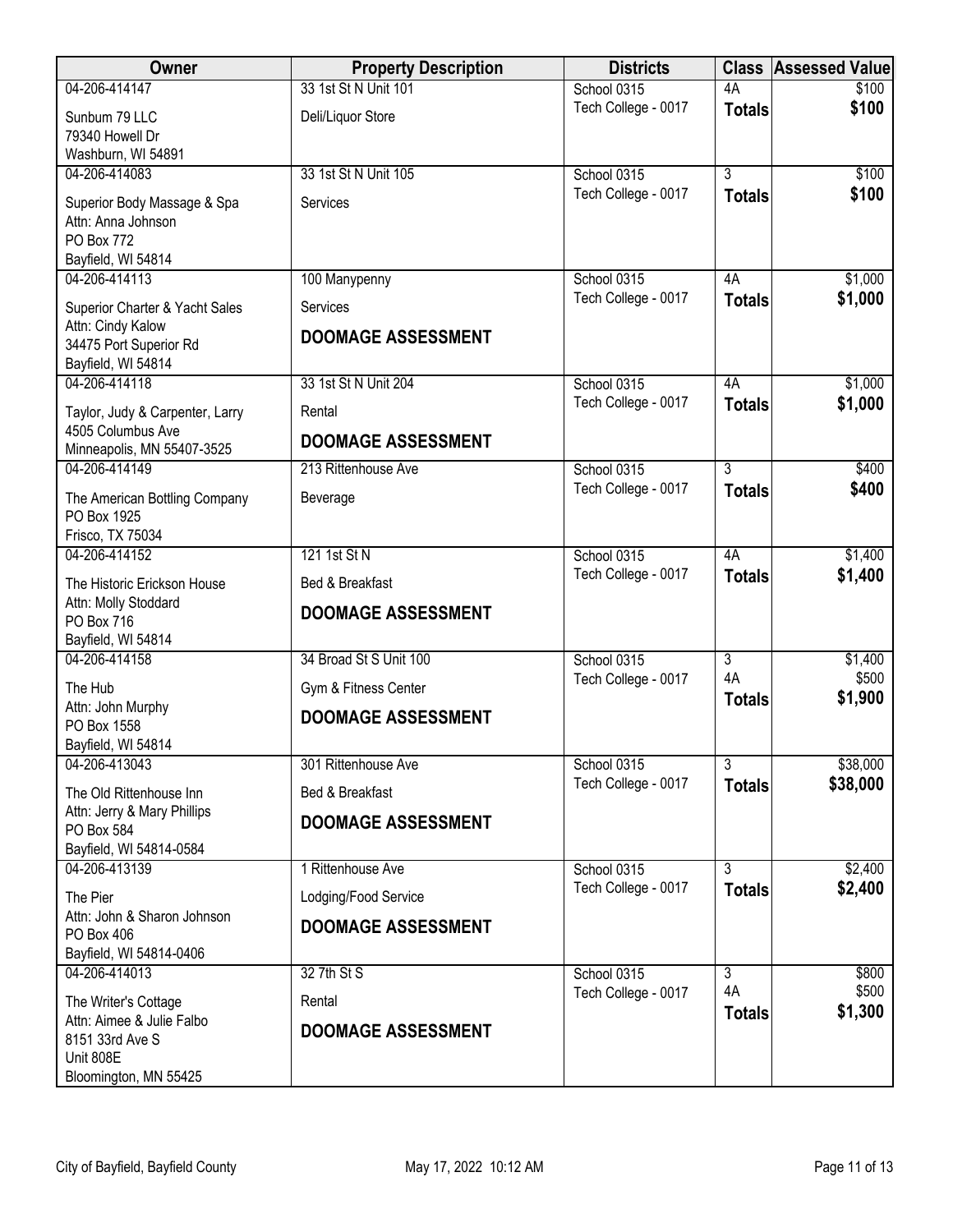| Owner                                                                                                              | <b>Property Description</b>                  | <b>Districts</b>    |                     | <b>Class Assessed Value</b> |
|--------------------------------------------------------------------------------------------------------------------|----------------------------------------------|---------------------|---------------------|-----------------------------|
| 04-206-413096                                                                                                      | 10 Washington Ave                            | School 0315         | 3                   | \$12,400                    |
| Three Labs Up North LLC                                                                                            | Lodging                                      | Tech College - 0017 | 4A                  | \$1,000<br>\$13,400         |
| PO Box 491<br>Lapointe, WI 54850                                                                                   | <b>DOOMAGE ASSESSMENT</b>                    |                     | <b>Totals</b>       |                             |
| 04-206-414033                                                                                                      | 100 Manypenny Ave                            | School 0315         | 4A                  | \$1,100                     |
| Tim's Sail & Canvas<br>Attn: Tim Olson<br>PO Box 1347                                                              | Sales & Service<br><b>DOOMAGE ASSESSMENT</b> | Tech College - 0017 | <b>Totals</b>       | \$1,100                     |
| Bayfield, WI 54814-1347                                                                                            |                                              |                     |                     |                             |
| 04-206-413089                                                                                                      | 7 Washington Ave                             | School 0315         | 1<br>3              | \$80,200<br>\$2,500         |
| Trek & Trail<br>Attn: Rob Riemer<br>118 S 10th St<br>Bayfield, WI 54814                                            | Recreation/tourism                           | Tech College - 0017 | <b>Totals</b>       | \$82,700                    |
| 04-206-413029                                                                                                      | 506 Wilson Ave                               | School 0315         | $\overline{3}$      | \$500                       |
| Tula-Wubby, Inc<br>d.b.a. Tula's House<br>Attn: Robert Larson<br>20732 Chaparral Cir<br>Penn Valley, CA 95946-9447 | Rental                                       | Tech College - 0017 | 4A<br><b>Totals</b> | \$100<br>\$600              |
| 04-206-414146                                                                                                      | 124 Rittenhouse Ave                          | School 0315         | 3                   | \$400                       |
| Up North WI LLC<br>PO Box 815                                                                                      | <b>Services</b>                              | Tech College - 0017 | 4A<br><b>Totals</b> | \$100<br>\$500              |
| Bayfield, WI 54814                                                                                                 | <b>DOOMAGE ASSESSMENT</b>                    |                     |                     |                             |
| 04-206-414160                                                                                                      | (scattered)                                  | School 0315         |                     |                             |
| Wabasha Leasing LLC<br>PO Box 80615                                                                                | Leasing                                      | Tech College - 0017 | <b>Totals</b>       |                             |
| Indianapolis, IN 46280<br>04-206-414132                                                                            | Bayfield on the Lake Unit 103                | School 0315         | $\overline{3}$      | \$2,200                     |
| Waite, Alan & Catherine Joy<br>29910 Nevers Rd                                                                     | Bayfield on the Lake Condo                   | Tech College - 0017 | <b>Totals</b>       | \$2,200                     |
| Washburn, WI 54891<br>04-206-413141                                                                                | (scattered)                                  | School 0315         | 4A                  | \$700                       |
| Waste Management of WI Inc<br>Attn: Marvin F Poer & Co.<br>PO Box 802206<br>Dallas, TX 78380-2206                  | Waste Disposal                               | Tech College - 0017 | <b>Totals</b>       | \$700                       |
| 04-206-414151                                                                                                      | (scattered)                                  | School 0315         |                     |                             |
| Wells Fargo Vendor Financial Services<br>Attn: Property Tax Compliance<br>PO Box 36200<br>Billings, MT 59107-6200  | Leasing                                      | Tech College - 0017 | <b>Totals</b>       |                             |
| 2022-12                                                                                                            | Reiten Boatyard Unit 203                     | School 0315         | 4A                  | \$1,000                     |
| Welty, Douglas & Mamie Jin<br>3721 Casco Ave                                                                       | Reiten Boatyard Condo                        | Tech College - 0017 | <b>Totals</b>       | \$1,000                     |
| Wayzata, MN 55391<br>2022-13                                                                                       | Reiten Boatyard Unit 204                     | School 0315         | 4A                  | \$1,000                     |
| Welty, Douglas & Mamie Jin<br>3721 Casco Ave<br>Wayzata, MN 55391                                                  | Reiten Boatyard Condo                        | Tech College - 0017 | <b>Totals</b>       | \$1,000                     |